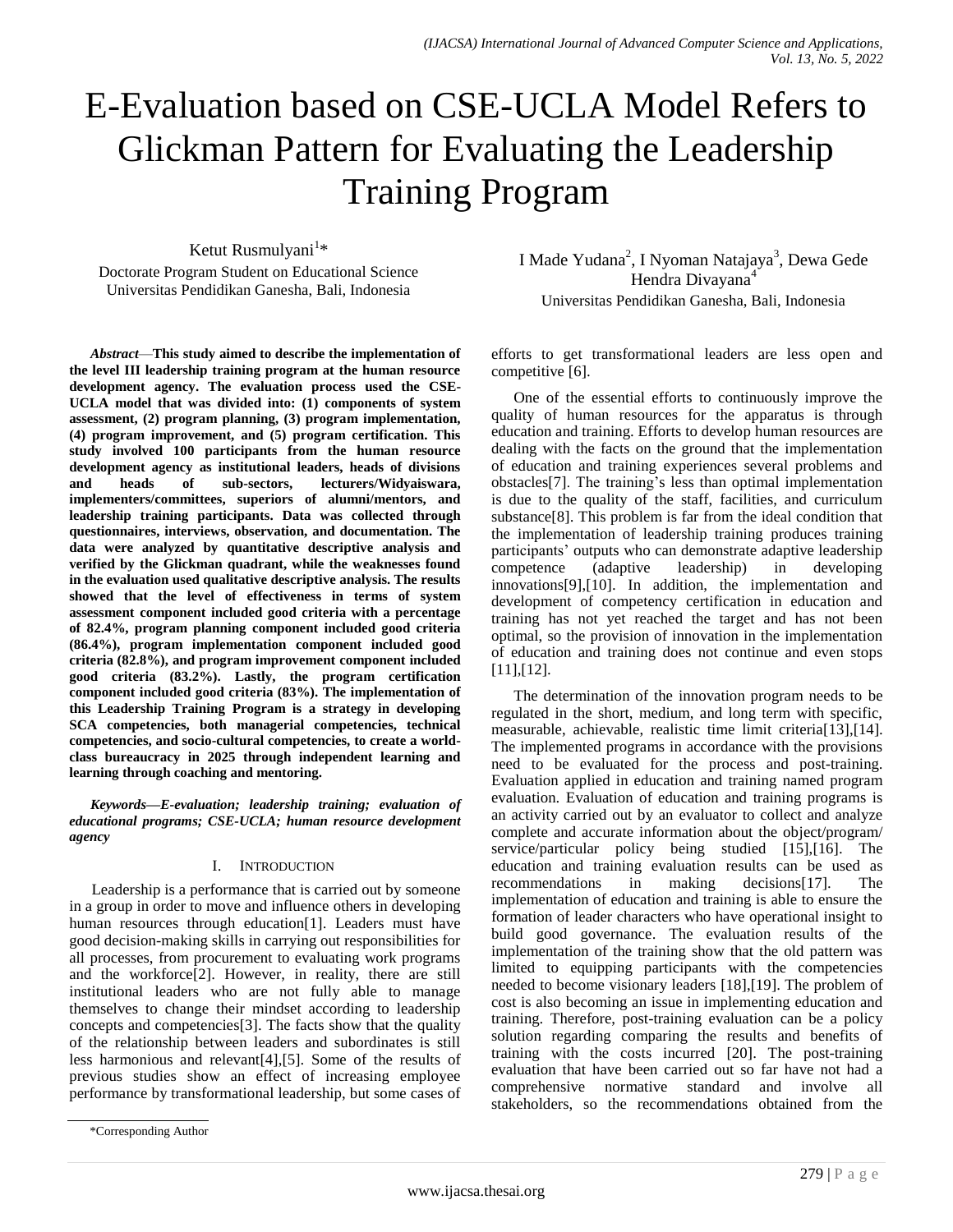evaluation of the education and training carried out have not been optimal. In addition, the strengths and weaknesses in the implementation of education and training are not studied in depth [21].

The introduction of this study has explained the problems and constraints as part of a development and coaching system implemented by the education and training institution. The implementation of education and training must be implemented and developed in-depth to equip the state apparatus with good leadership [22]. This study examines scientifically through the CSE-UCLA (Center for the Study of Evaluation-University of California in Los Angeles) model. The CSE-UCLA model was chosen because it is very suitable and has advantages in the form of program implementation stages that can introduce the existence of the program being evaluated and the sustainability of the impact of an educational program[23]. The suitability of expectations and optimal implementation of the model will be known through a follow-up evaluation process [24]. This research is evaluative, which aims to determine the effectiveness of the leadership training program in terms of system assessment, program planning, program implementation, program improvement, and program certification in implementing programs in human resource institutions.

This study will observe the internal aspects of the education and training organization and its relation to implementing the education and training program that still needs to be improved. This study will observe the internal aspects of the education and training organization and its relation to implementing the training program, which still needs to be improved according to the objectives. The purpose of training in this research is to increase knowledge, skills, and attitudes in order to be able to carry out the duties of the level III leadership positions professionally based on the personality and ethics of civil servants according to the agency's needs. The fundamental objective of education and training in this research is through operational policies, which stipulate that the human resource development agency is a regional apparatus that carries out the functions of supporting government affairs in education and training. The training program's success is known through post-training evaluations to measure the level of success of the training process in an objective, reliable and valid manner, which is carried out after the training process is complete. The training program evaluation in this study used an e-evaluation based on the CSE-UCLA model, referring to the Glickman pattern for evaluating the leadership training program at the human resources development agency.

The research questions are (1) how is the effectiveness of implementing the leadership training program in terms of the system assessment aspect, namely the legal basis, the organization's vision and mission, regulations for the implementation of leadership training, local government support, and stakeholder support?; (2) how is the effectiveness of the implementation of the leadership training program in terms of program planning aspects, namely the management of the implementation of leadership training in terms of the ability of teachers/widyaswara, committee readiness, facilities and infrastructures, and budget?; (3) how is the effectiveness

of the implementation of the leadership training program in terms of program implementation aspects, namely the achievement of innovation, the factors driving and inhibiting alumni innovation, and the impact of innovation on the organization?; (4) how is the effectiveness of the implementation of the leadership training program in terms of the program improvement aspect, namely the participants' reactions to the abilities of the teachers/widyaiswara, committee, materials, schedules, and training programs, as well as the behavior of participants after returning to their work units?; (5) how is the effectiveness of implementing the leadership training program in terms of the program certification aspect, namely the adaptive leadership competence of alumni?

# II. LITERATURE REVIEW

# *A. System Assessment of Leadership Training*

The analysis of training needs is an ongoing process of collecting data to determine education and training needs[25],[26]. Education and training can be developed to help organizations achieve goals based on the results of a needs analysis so that they are the basis for program success[27]. This analysis begins with a training needs assessment (needs assessment) which aims to collect information on the training program's needs[28]. The results of the analysis of training needs are helpful as a basis for making a decision and providing solutions, instructions on what to do, how to implement, and what results are obtained[29]. The accuracy will significantly influence the leadership development program in preparing the curriculum, materials, methods, and learning evaluation systems that will be carried out[30]. The evaluation that will be carried out is expected to provide information about the value and benefits of the objectives to be achieved, design, implementation, and impact to help make decisions, accountability, and increase understanding of the existing phenomena[31].

# *B. Program Planning of Leadership Training*

One of the main activities in implementing education and training is to design the program (designing and constructing the education and training). Design (design) is a planning process that describes a sequence of activities (systematics) regarding a program[32]. The design and construction of the education and training program are planning the sequence of activities for the education and training aspect, which is a unanimous unity of the program[33]. There are three essential elements in each education and training design that need to be considered to improve activities for each individual, namely: 1) purpose (what must be achieved); 2) method (how to achieve the goal); 3) format (under what circumstances the determination of the existing design is to be achieved)[34]. Planning is the initial activity of management functions. Planning is the most crucial stage of a management function, especially in dealing with a dynamically changing external environment[35]. Strategic planning is the first step that agencies must take in order to be able to respond to the demands of the local, national and global strategic environment. The realization of the strategic plan is carried out through the selection of targets and priority programs that must be implemented so that the vision and mission are in line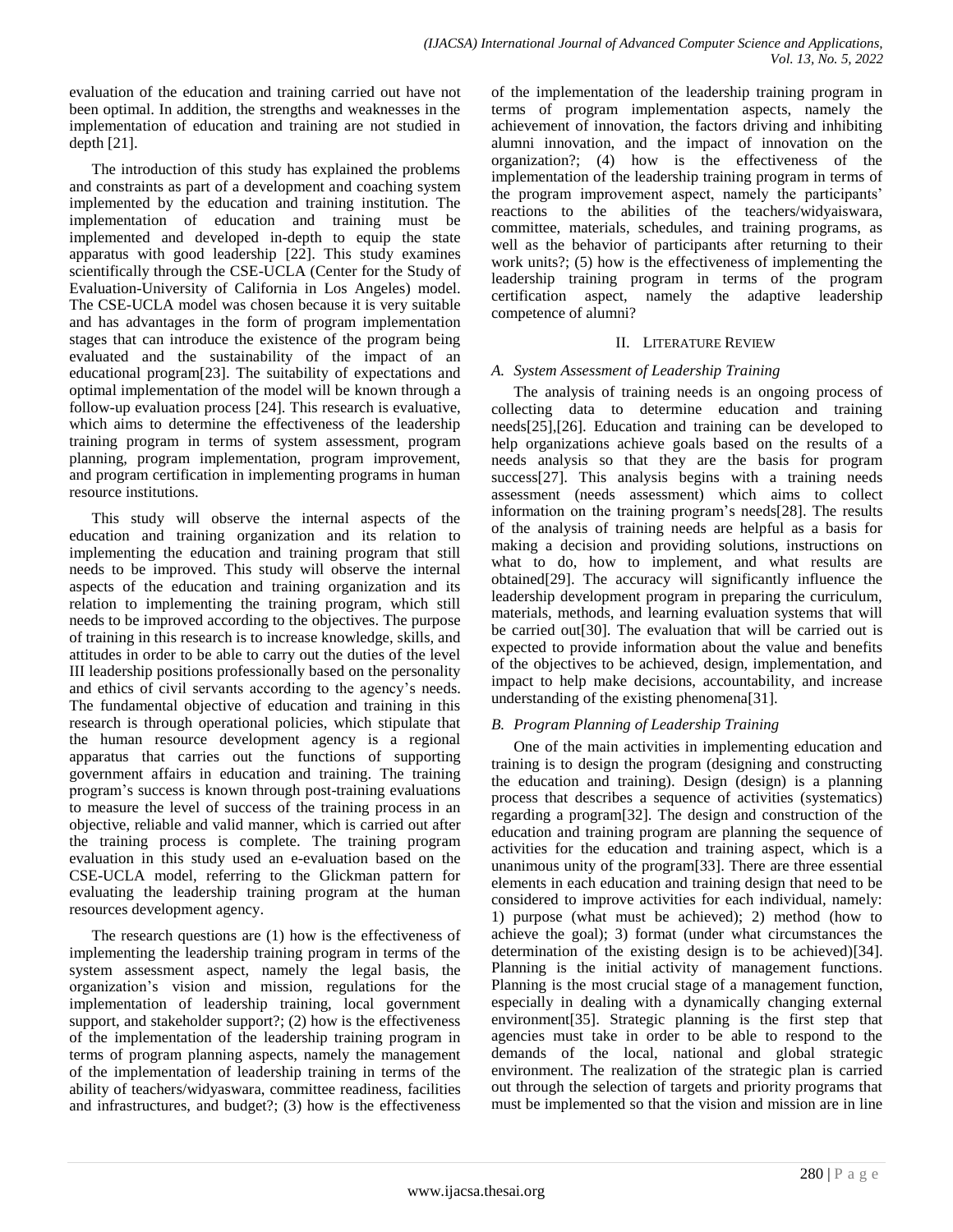with the potential, opportunities, and constraints faced in efforts to increase performance accountability[36].

#### *C. Program Implementation of Leadership Training*

Leadership Education and Training is training that provides insight, knowledge, expertise, skills, attitudes, and behavior in the field of apparatus leadership to achieve leadership competency requirements in certain structural levels[37]. Leadership training is carried out to achieve the leadership competency requirements of government officials following the level of structural positions[38]. The competencies built-in leadership training are operational and tactical leadership competencies indicated by the ability to develop character and integrity behavior, develop activity plans, describe the agency's vision and mission, collaborate internally and externally, innovate, and optimize internal and external potentials. External to the organization[39]. These competencies can be achieved by designing a curriculum structure that includes five stages of learning, including 1) Diagnostic Stage of Organizational Change Needs; 2) Taking Ownership Stage; 3) Designing Change and Team Building Phase; 4) Leadership Laboratory Stage; and 5) Evaluation Phase<sup>[40]</sup>.

# *D. Program Improvement of Leadership Training*

Leadership behavior is an exciting study because it opens up great opportunities for everyone to become a leader. The study of the behavior and type of a leader for government organizations is growing and is supported by a government organizational model that is increasingly leading to a corporate organizational model[41]. The demand for leaders to constantly bring new things to the organization is hope for every individual[42]. Leaders of change who become the jargon in the new pattern of leadership training are not only an expression but in the new pattern of training. Each participant is expected to be able to present projects that can bring about change in the workplace[43]. Organizational leadership can be enriched through education and training, not solely on The grand man theory[42].

# *E. Program Certification of Leadership Training*

Training is essentially aimed at developing human resource competencies. These competencies are developed through a conducive learning process during the training program[44]. The output of the training program is expected to support adaptive leadership competencies, the concept of innovation, and organizational performance[45]. Adaptive leadership means leadership that quickly adapts to changes and new circumstances[46]. The need for adaptive leaders is due to complex challenges and not enough operational improvisation to meet challenges[47]. Strategic organizational changes are needed to display satisfactory organizational performance[48]. The state civil apparatus must create work productivity to achieve public services that lead to good governance and clean governance[49],[50]. Improving service quality can be achieved by recognizing the conditions and challenges faced[51]. Resolution of organizational problems can be achieved with the principles of accountability and innovation[52].

#### *F. CSE-UCLA Evaluation Model*

Each education and training institution must have the competence or ability to build human resources for the apparatus, which is realized through implementing the education and training administration system by paying attention to quality, namely input, process, and output[53]. Sustainability of expenditure is the final result of the training not ending. Education and training institutions must monitor alumni performance in the form of follow-up evaluations (post-training) to determine the effectiveness of competencies in their work units[54]. CSE-UCLA is an evaluation model that has five evaluation aspects, namely system assessment, program planning, program implementation, program improvement, and program certification[55]. The CSE-UCLA model can evaluate service programs that help human life, such as educational learning programs, banks, cooperatives, egovernment, e-learning[56]. An system assessment is an evaluation that provides information about the state or position of the system[57]. Program planning is an evaluation that helps select specific programs that may be successful in meeting program needs[58]. Program Implementation is an evaluation that provides whether the program has been introduced to specific groups as planned[59]. Program Improvement is an evaluation that allows the organization to achieve specific achievements[60]. A program certification provides information about the value or use of the program [61].

#### III. METHOD

The implementation of this research was carried out at the Human Resources Development Agency in the Province of Bali. This research is evaluative research that aims to determine the effectiveness of the leadership training program in terms of system assessment, program planning, program implementation, program improvement, and program certification in program implementation. An explanation of the sample, evaluation model design, data collection, and analysis can be presented in this section.

# *A. Sample*

The distribution of the population in this study is in Table I.

| No.            | <b>Population Source</b>                                      | <b>Total (Person)</b> |  |  |  |
|----------------|---------------------------------------------------------------|-----------------------|--|--|--|
|                | Head of Institution                                           |                       |  |  |  |
| $\mathfrak{D}$ | Head and Head of Subdivision                                  | 15                    |  |  |  |
| $\mathcal{R}$  | Alumni/Mentor Supervisor                                      | 34                    |  |  |  |
|                | Level III Leadership Training Alumni<br>from 5 (five) batches | 147                   |  |  |  |
| 5              | Lecturer/Widyaiswara                                          | 15                    |  |  |  |
| 6              | Committee                                                     | 10                    |  |  |  |
| Total          |                                                               | 222                   |  |  |  |

TABLE I. DISTRIBUTION OF THE RESEARCH POPULATION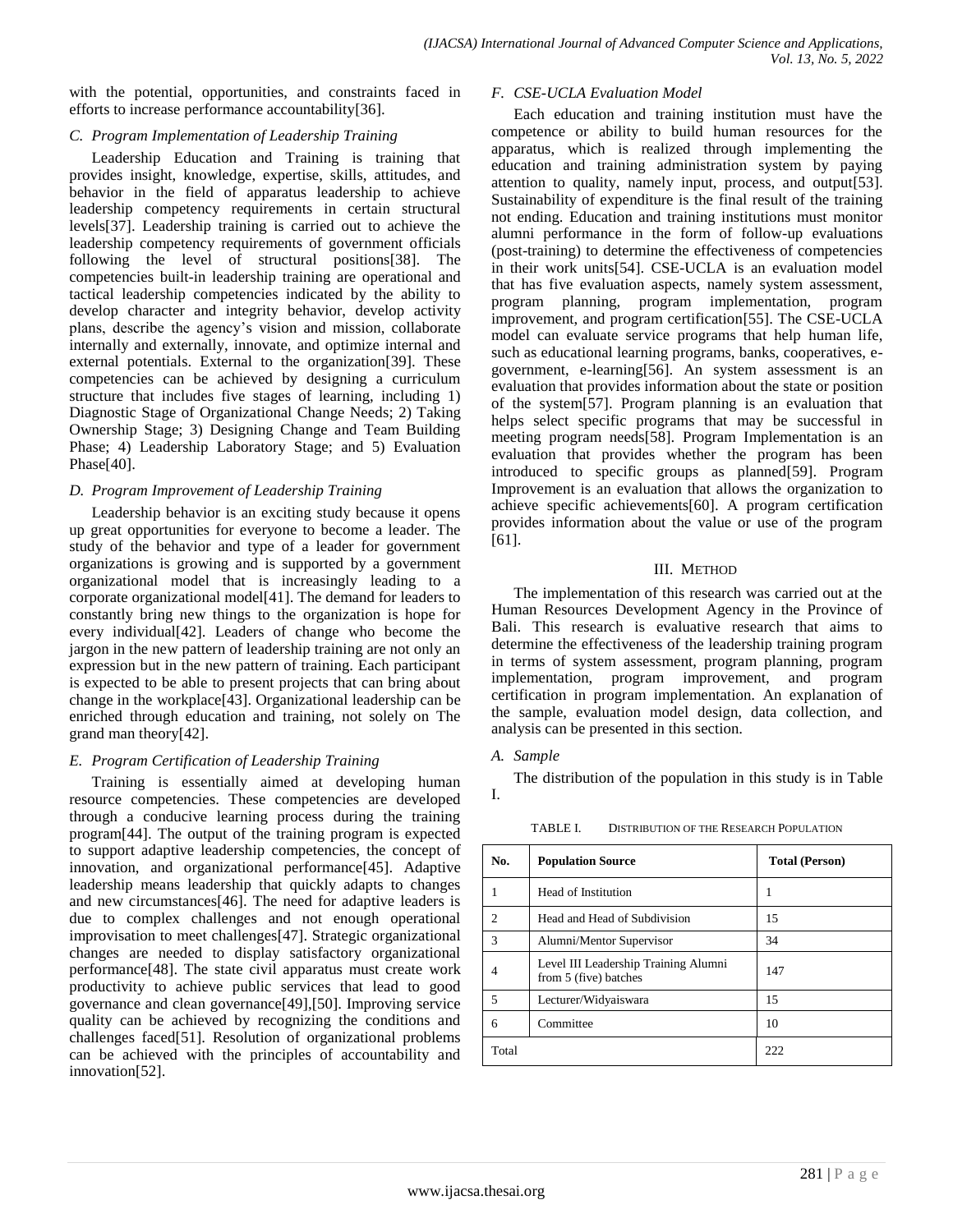The sampling technique used in this study is a purposive random sampling technique. The considerations used in this purposive sampling are (a) the training participants are in direct contact with the committee and education staff (widyaiswara) every day during the training; (b) In carrying out their duties, the training participants also interact with the committee, widyaiswara and mentors/superiors of the training participants; (c) After sampling, the samples with the following composition were obtained in Table II.

TABLE II. RESEARCH SAMPLE

| No.            | <b>Population Source</b>                   | <b>Total (Person)</b> |  |  |  |
|----------------|--------------------------------------------|-----------------------|--|--|--|
| 1              | Head of Institution                        | 1                     |  |  |  |
| $\overline{c}$ | Head and Head of Subdivision               | 15                    |  |  |  |
| 3              | Lecturer/Widyaiswara                       | 15                    |  |  |  |
| $\overline{4}$ | Executor/committee                         | 10                    |  |  |  |
| 5              | Alumni/Mentor Supervisor                   | 25                    |  |  |  |
| 6              | Level III leadership training participants | 34                    |  |  |  |
| <b>Total</b>   |                                            | 100                   |  |  |  |

#### *B. Evaluation Model Design*

The variables involved in this program evaluation research are the effectiveness of the leadership training program implementation as measured by the components of the system assessment, program planning, program implementation, program improvement, and program certification to measure the adaptive leadership competencies of alumni. The component of the evaluation aspect is in Table III.

| TABLE III. | DESIGN OF THE CSE-UCLA MODEL ON EVALUATION OF THE |
|------------|---------------------------------------------------|
|            | IMPLEMENTATION OF THE LEADERSHIP TRAINING PROGRAM |

| <b>Component</b>                     | <b>Evaluation Aspect</b>                                                                                                                                                                   |  |  |  |  |
|--------------------------------------|--------------------------------------------------------------------------------------------------------------------------------------------------------------------------------------------|--|--|--|--|
| $A(S$ ystem<br>Assessment)           | 1. Organizational Vision and Mission and Objectives of<br>the Implementation of Leadership training (Diklatpim)<br>2. Legal basis<br>3. Support from local government and stakeholders     |  |  |  |  |
| <b>B</b> (Program<br>Planning)       | Readiness/ability:<br>1.<br>Lecturer/Widyaiswara<br>2.<br>Committee<br>3.<br>Infrastructures<br>$\overline{4}$<br><b>Budget</b>                                                            |  |  |  |  |
| C(Program<br><b>Implementation</b> ) | 1.<br>Implementation of Leadership in<br>implementing innovation<br>Factors driving and inhibiting alumni<br>2.<br>innovation                                                              |  |  |  |  |
| D(Program<br><i>Improvement</i> )    | $\mathbf{1}$ .<br>Participants' reactions to the ability of<br>training staff/widyaiswara, committee, infrastructure<br>Behavior of participants after returning to the<br>2.<br>work unit |  |  |  |  |
| E(Program<br>Certification)          | Adaptive leadership competence<br>1.<br>Impact of organizational innovation<br>2.                                                                                                          |  |  |  |  |

#### *C. Data Collection*

The instrument used is a questionnaire. Correct and representative conclusions are generated from informations that were obtained correctly, validly, and reliably. Researchers used four methods to seek information from primary and secondary data sources: education and training managers (institutional leaders, heads of divisions, sub-sectors, and teaching staff/widyaiswara) and alumni of Leadership Training. Researchers use triangulation and reference materials. Through triangulation, researchers have checked the findings of the data by comparing it with various data sources and methods as well as time. The triangulation used in this research is source triangulation and method triangulation, and time triangulation. The data used in this study is primary data which is the answers of various research respondents, namely women and men, different ages, education levels, ranks, and positions. Data collection was carried out from May to September 2021. The questionnaires were distributed through the Google form considering that when the research was implemented PPKM level.4 COVID 19 in Bali Province (Governor Regulation No.12/2021).

The data obtained in this study is numerical data through a questionnaire compiled using a Likert Scale model to measure respondents' opinions, attitudes, and perceptions regarding the effectiveness of the implementation of Leadership Training. The scoring format using a Likert scale model is in Table IV.

Data collection through questionnaires is equipped with a grid of instruments to guide the making of questionnaires, namely a questionnaire for teachers/widyaiswara, questionnaires for participants/training alumni, interview grids (leader, head/head of sub field of mentor, widyaiswara, committee and training, and education alumni), observation grids and evaluation documentation of the leadership training program implementation. Technical data collection can be demonstrated by going through the flow or framework in Fig. 1.

The mechanisms for calculating content validity using the Gregory Formula are:

*1)* Assessment of the instrument per item by using a scale, a scale of  $1 - 4$ .

*2)* The scale is grouped. For example, a score of 1-2 is grouped to be less relevant, a score of 3-4 is grouped to be very relevant.

*3)* The results of the experts are tabulated in the form of a matrix.

TABLE IV. SCORE FORMAT IN LIKERT SCALE

| Positive Statement $(+)$ |                               | <b>Negative Statement (-)</b> |                            |  |  |
|--------------------------|-------------------------------|-------------------------------|----------------------------|--|--|
| Score.1                  | <b>Strongly Disagree</b>      | Score.1                       | <b>Strongly Agree</b>      |  |  |
| Score.2                  | Disagree                      | Score.2<br>Agree              |                            |  |  |
| Score.3                  | Neutral/Sufficiently<br>Agree | Score <sub>3</sub>            | Neutral/Sufficiently Agree |  |  |
| Score.4                  | Agree                         | Score.4                       | Disagree                   |  |  |
| Score.5                  | <b>Strongly Agree</b>         | Score.5                       | <b>Strongly Disagree</b>   |  |  |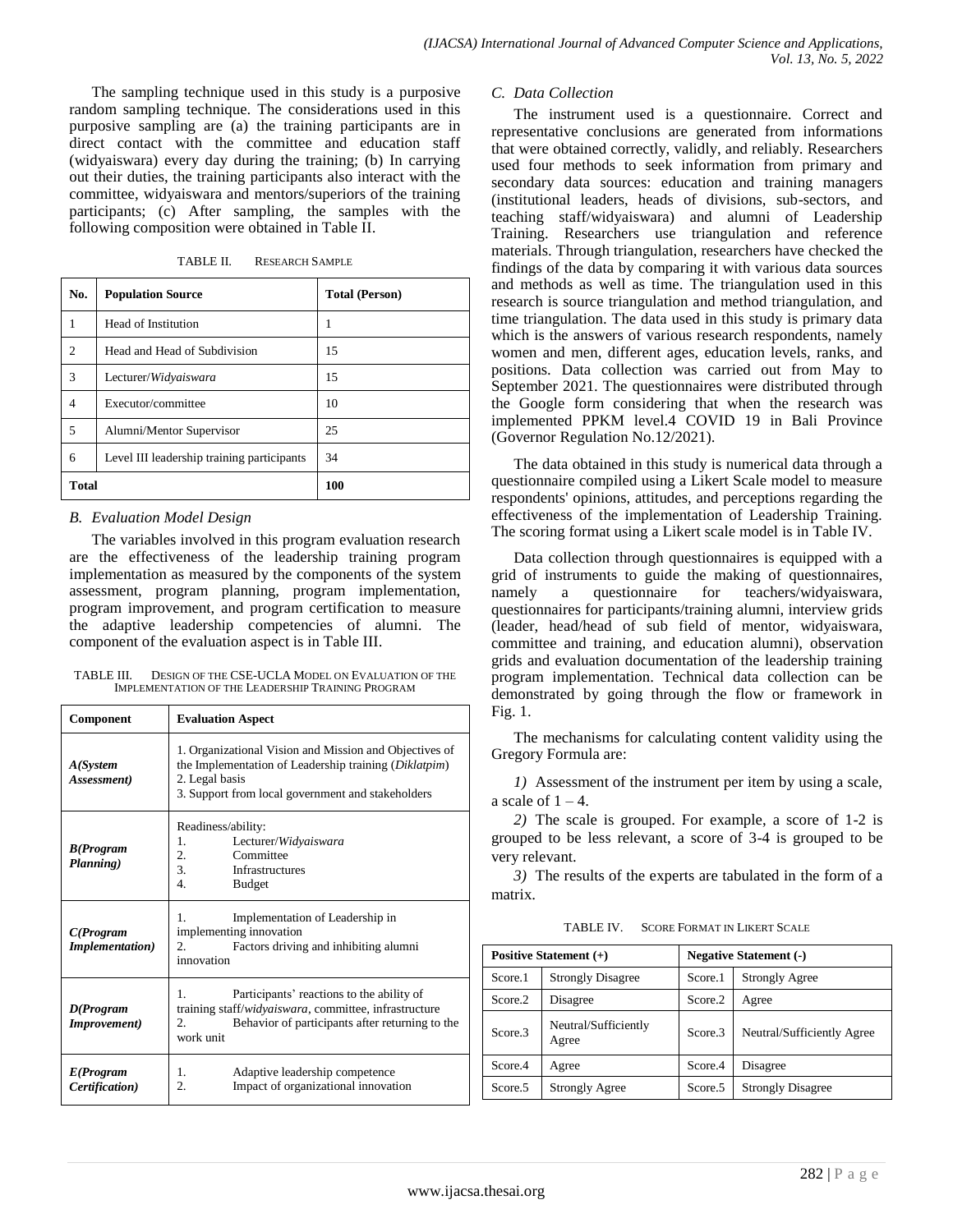

Fig. 1. Mechanism of Data Collection Evaluation of the Implementation of the CSE-UCLA-based Leadership Training Program.

- *4)* Cross tabulation is made.
- *5)* Content validity is calculated using the formula:

$$
Content validity = \frac{D}{A+B+C+D}
$$
 (1)

Notes:

 $A = Disagreement between the two raters$ 

 $B$  and  $=$  Differences in views between raters

 $D =$  Valid agreement between the two raters

Content validity  $>0.60$  is said to have good content validity and the test can be used in research.

For reliability, the formula used is Cronbach's Alpha as:

$$
r_{11} = \left[\frac{k}{(k-1)}\right] \left(1 - \sum \frac{\sigma b^2}{\sigma b_t^2}\right) \tag{2}
$$

Notes:

 $r_{11}$  = reliability,

 $k$  = number of questions,

 $2 =$  number of item variants,

 $t^2$ = total variance.

Instrument reliability in its interpretation uses the interpretation of the correlation coefficients found to be large or small so that it can be guided by the provisions listed in the Table V [62].

By using this formula, the results of the empirical validity and reliability test are in Table VI. Based on the Table VI, it appears that the value of  $r_{\text{count}}$   $\ge$   $r_{\text{critical}}$  for  $n = 30 = 0.361$ . Thus, all questionnaire items for the training and education alumni participants were declared valid and suitable to measure research variables. The questionnaire reliability coefficient for the training alumni participants was 0.949, with a very strong category based on the reliability calculation.

TABLE V. INSTRUMENTS' RELIABILITY

| The value of r | Interpretation |
|----------------|----------------|
| $0.00 - 0.199$ | Very low       |
| $0.20 - 0.399$ | Low            |
| $0.40 - 0.599$ | Moderate       |
| $0.60 - 0.799$ | Strong         |
| $0.80 - 1.000$ | Very strong    |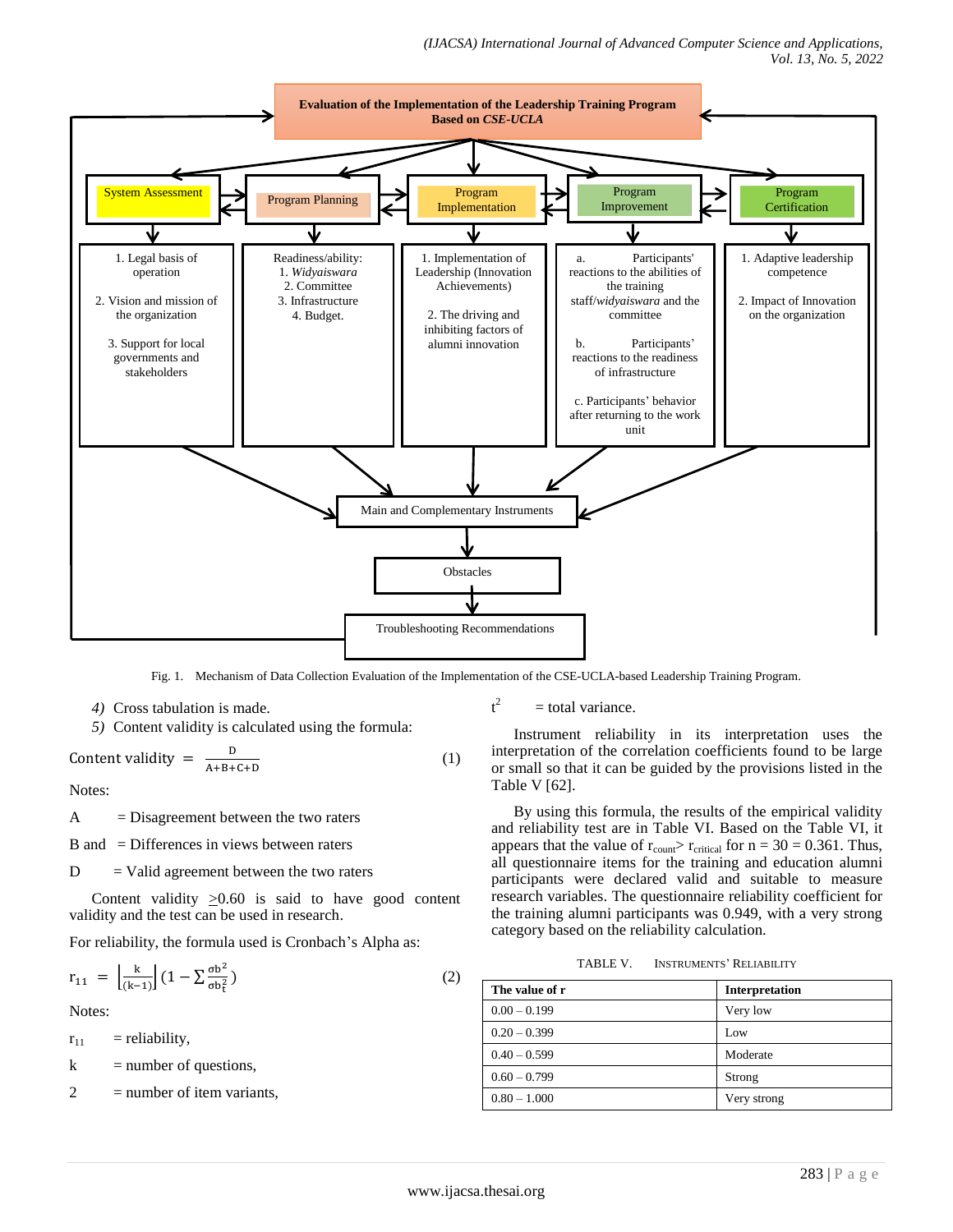| <b>Item</b><br><b>Number</b>                                                                                                                                                                                                | $\mathbf{r}$ count                                                                                                                                                                                                                                                                                                                                                           | <b>T</b> critical<br>$(n=30)$ | Conclusion | <b>Reliability</b> |  |
|-----------------------------------------------------------------------------------------------------------------------------------------------------------------------------------------------------------------------------|------------------------------------------------------------------------------------------------------------------------------------------------------------------------------------------------------------------------------------------------------------------------------------------------------------------------------------------------------------------------------|-------------------------------|------------|--------------------|--|
| 1, 2, 3,<br>4, 5, 6,<br>7, 8, 9,<br>10, 11,<br>12, 13,<br>14, 15,<br>16, 17,<br>18, 19,<br>20, 21,<br>22, 23,<br>24, 25,<br>26, 27,<br>28, 29,<br>30, 31,<br>32, 33,<br>34, 35,<br>36, 37,<br>38, 39,<br>40, 41,<br>42, 43. | 0.566; 0.571;<br>0.624; 0.381;<br>0.677; 0.626;<br>0.585; 0.605;<br>0.574; 0.659;<br>0.552; 0.600;<br>0.501; 0.589;<br>0.409; 0.546;<br>0.624; 0.381;<br>0.677; 0.534;<br>0.585; 0.605;<br>0.574; 0.659;<br>0.552; 0.614;<br>0.572; 0.531;<br>0.504; 0.749;<br>$0.547:0.562$ ;<br>0.659; 0.529;<br>0.410; 0.520;<br>0.494:0.481:<br>0.504; 0.545;<br>0.572; 0.562;<br>0.659. | 0.361                         | Valid      | 0.949              |  |

TABLE VI. VALIDITY AND RELIABILITY OF QUESTIONNAIRES OF THE TRAINING ALUMNI

Based on the Table VII, it appears that the value of  $r_{\text{count}}$  >  $r_{critical}$  for  $n = 30 = 0.361$ . Thus, all questionnaire items for education and training teachers were declared valid and suitable to measure research variables. Based on the reliability calculation, the questionnaire reliability coefficient for education and training teachers is 0.938, with a very strong category.

| TABLE VII. | VALIDITY AND RELIABILITY OF THE EDUCATION AND |
|------------|-----------------------------------------------|
|            | <b>TRAINING TEACHER QUESTIONNAIRES</b>        |

| <b>Item</b><br><b>Number</b>                                                                                                                                                                                                        | $\mathbf{r}_{\text{count}}$                                                                                                                                                                                                                                                                                                                                                          | <b>T</b> critical<br>$(n=30)$ | Conclusion | <b>Reliability</b> |
|-------------------------------------------------------------------------------------------------------------------------------------------------------------------------------------------------------------------------------------|--------------------------------------------------------------------------------------------------------------------------------------------------------------------------------------------------------------------------------------------------------------------------------------------------------------------------------------------------------------------------------------|-------------------------------|------------|--------------------|
| 1, 2, 3, 4,<br>5, 6, 7, 8,<br>9, 10, 11,<br>12, 13,<br>14, 15,<br>16, 17,<br>18, 19,<br>20, 21,<br>22, 23,<br>24, 25,<br>26, 27,<br>28, 29,<br>30, 31,<br>32, 33,<br>34, 35,<br>36, 37,<br>38, 39,<br>40, 41,<br>42, 43,<br>44, 45. | 0.593; 0.530;<br>0.641:0.503:<br>0.517:0.478:<br>0.539; 0.641;<br>0.503; 0.430;<br>0.594; 0.527;<br>0.487:0.612:<br>0.449:0.663<br>0.673:0.424:<br>0.480; 0.497;<br>0.401:0.646:<br>0.488; 0.405;<br>0.641:0.503:<br>0.430; 0.594;<br>0.527; 0.487;<br>0.612; 0.449;<br>0.603; 0.673;<br>0.442; 0.394;<br>0.556; 0.521;<br>0.400; 0.401;<br>0.401; 0.646;<br>0.488; 0.552;<br>0.442. | 0.361                         | Valid      | 0.938              |

#### *D. Data Analysis Techniques*

The data analysis techniques were carried out by

*1)* Distributing a questionnaire in terms of tangibles, reliability, responsiveness, assurance, and empathy;

*2)* Interviews with respondents to find out information about the leadership training program and synchronize the results of the questionnaires from the subjects studied, including the administrators of the educators themselves and the educators;

*3)* Observations are carried out to find out whether the implementation of the training seen from the observed aspects have been supported by authentic documents which are the legal basis for post-training implementation and to determine the effectiveness of the leadership training program in terms of aspects of system assessment, program planning, program implementation, program improvement, and program certification in the implementation of leadership training;

*4)* Documentation is related to the object of research and the program implementation.

Data analysis on the five CSE-UCLA Aspects was carried out quantitatively and qualitatively. Analysis of data on the evaluation of the implementation of the Leadership Training program in terms of the Aspects of the system assessment program planning, program implementation, program improvement, program certification using quantitative descriptive analysis measuring tools. For the constraints found in implementing this program using a qualitative descriptive analysis, primary and secondary data analysis was carried out in the data analysis stage. Primary data analysis includes:

Calculates the average score obtained in each evaluation and converts it into classifications and categories using a five scale based on the ideal mean (Mi) and ideal standard deviation (SDi), with the formula:

#### Mi  $\overline{\phantom{m}}$

 $1/2$  (ideal maximum value + ideal minimum value) (3)  $SDi =$ 

 $1/6$  (ideal maximum value  $-$  ideal minimum value) (4)

The categorization of scores was determined by the three categories in Table VIII.

| TABLE VIII. CATEGORIZATION OF SCORES IN THREE CATEGORIES USING |
|----------------------------------------------------------------|
| <b>IDEAL VALUES</b>                                            |

| <b>Score categorization</b>              | <b>Information</b> |  |  |
|------------------------------------------|--------------------|--|--|
| $(Mi) < \overline{X} \leq (Mi + 1.5SDi)$ | High               |  |  |
| $(Mi-1.5SDi) < \overline{X} \leq (Mi)$   | Enough             |  |  |
| $\overline{X} \leq (Mi-1.5SDi)$          | Less               |  |  |

Calculate the score obtained into the standard score (z score) with the formula.

$$
z = \frac{x - \bar{x}}{s} \tag{5}
$$

 $z =$ Standard score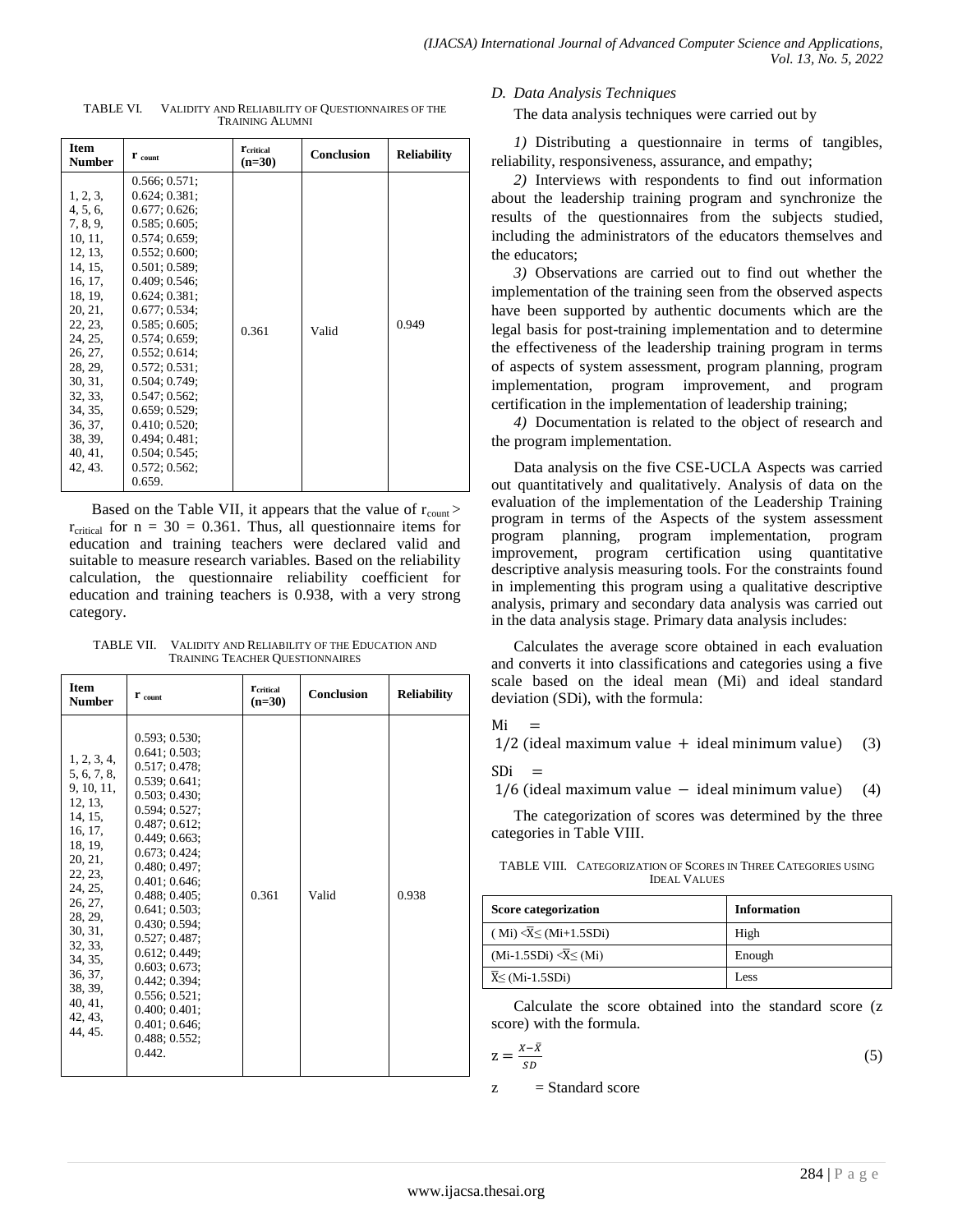$X = raw score obtained by respondents$ 

 $X = \text{mean}/\text{mean}$ 

 $SD = standard deviation/standard deviation$ 

Change the standard Z-score into a T-Score with the formula:

 $T-score = (Z-score * 10) + 50$  (6)

Notes:

 $T \geq 50$  Aspect value is high which is symbolized by H (Height)

T <50 Aspect value is low which is symbolized by L (Low)

If 50 is a constant number which is the average limit of the normal curve that moves from 20 to 80 with six standard deviation values where one standard deviation of the value is 10.

Interpreting the T-Score of each Aspect into the Glickman Quadrant implementation level category is shown in Table IX.

TABLE IX. EFFECTIVENESS OF IMPLEMENTING A PROGRAM IN ALL ASPECTS OF CSE-UCLA FOLLOWING THE GLICKMAN PATTERN

| <b>Effective</b> |              |              |              | <b>Excellence</b> |                       |              |              |              |              |
|------------------|--------------|--------------|--------------|-------------------|-----------------------|--------------|--------------|--------------|--------------|
| $\mathbf A$      | $\, {\bf B}$ | ${\bf C}$    | $\mathbf D$  | $\mathbf E$       | A                     | $\, {\bf B}$ | ${\bf C}$    | $\mathbf D$  | $\mathbf E$  |
| $\, {\rm H}$     | $\, {\rm H}$ | $\, {\rm H}$ | $\, {\rm H}$ | L                 | H                     | $\, {\rm H}$ | $\, {\rm H}$ | H            | $\, {\rm H}$ |
| $\rm H$          | $\, {\rm H}$ | $\rm H$      | $\mathbf L$  | $\, {\rm H}$      |                       |              |              |              |              |
| $\, {\rm H}$     | $\, {\rm H}$ | L            | $\, {\rm H}$ | $\, {\rm H}$      |                       |              |              |              |              |
| $\rm H$          | L            | $\, {\rm H}$ | $\, {\rm H}$ | $\, {\rm H}$      |                       |              |              |              |              |
| L                | $\rm H$      | $\, {\rm H}$ | $\rm H$      | $\, {\rm H}$      |                       |              |              |              |              |
| Poor             |              |              |              |                   | Less                  |              |              |              |              |
| $\mathbf A$      | $\, {\bf B}$ | $\mathbf C$  | $\mathbf D$  | $\mathbf E$       | $\boldsymbol{\rm{A}}$ | $\, {\bf B}$ | $\mathbf C$  | $\mathbf D$  | $\mathbf E$  |
| L                | $\mathbf L$  | L            | $\mathbf L$  | $\mathbf L$       | $\rm H$               | L            | L            | L            | L            |
|                  |              |              |              |                   | $\mathbf L$           | $\rm H$      | L            | L            | $\mathbf L$  |
|                  |              |              |              |                   | L                     | L            | $\, {\rm H}$ | L            | L            |
|                  |              |              |              |                   | L                     | $\mathbf L$  | L            | $\, {\rm H}$ | L            |
|                  |              |              |              |                   | L                     | L            | L            | L            | $\, {\rm H}$ |
|                  |              |              |              |                   |                       |              |              |              |              |
|                  |              |              |              |                   | $\rm H$               | $\mathbf L$  | L            | L            | L            |
|                  |              |              |              |                   | L                     | L            | H            | L            | L            |
|                  |              |              |              |                   | $\mathbf L$           | $\rm H$      | $\rm H$      | $\, {\rm H}$ | L            |
|                  |              |              |              |                   | L                     | $\, {\rm H}$ | L            | $\, {\rm H}$ | $\, {\rm H}$ |
|                  |              |              |              |                   | $\mathbf H$           | H            | L            | L            | $\, {\rm H}$ |
|                  |              |              |              |                   | $\mathbf L$           | $\rm H$      | L            | $\rm H$      | L            |
|                  |              |              |              |                   | L                     | L            | $\rm H$      | L            | $\rm H$      |
|                  |              |              |              |                   | H                     | L            | H            | L            | L            |

To determine the effectiveness of a program or activity, the following classification is determined[63]:

Notes:

Excellence: If all five Aspects/variables are of high value (H)

Effective: If four of the five Aspects/variables are of high value (H)

Less : If one or two of the five Aspects/variables are of high value (H)

Poor : If all five Aspects/variables are low value (L)

Secondary data analysis includes: confirming the results of tabulation of primary data with data obtained through triangulation data collection techniques, namely interviews, observations, and cross-check documentation of the tabulation of the data obtained. They discussed and concluded things that resulted in an overview of the effectiveness of the implementation of the Level III Leadership Training program at BPSDM Bali Province in terms of the Aspects of the System Assessment, Program Planning, Program Implementation, Program Improvement, and Program Certification.

The data analyzed qualitatively include data obtained from interviews and observations or document studies. Furthermore, the validity of the data can also be checked. The data analysis technique, according to Sugiyono, follows the steps: data reduction, data display/data presentation, conclusion/verification[62]. Qualitative data validity test in qualitative research includescredibility, transferability, dependability, and confirmability tests.

#### IV. RESULT

Measurement of success is based on the interpretation of measurement behaviour that can describe the degree of quality and quantity and the existence of program implementation. However, the measurement results cannot be used as a reference for decision-making from quality and quantity if they do not have a comparison with a reference or comparison material. This research produces information about the effectiveness of the leadership training program in terms of system assessment, program planning, program implementation, program improvement, and program certification in program implementation.

# *A. Quantitative*

Description of the quality of Leadership Training and Education data from the assessment of Teachers/Widyaiswara is shown in Table X. It can be concluded that it is univariate (analysis used on one variable to know and identify the characteristics of the variable). The tendency of scores in the description of the leadership training program is based on the data description and ideal score criteria. The determination of the ideal score criteria uses the ideal mean (Mi) and the ideal standard deviation (SDi) as a comparison to determine the score seen from the A-B-C-D-E (AP4) aspect. Table X, in general (average) the quality of the leadership training program on the AP4 aspect of the teacher/Widyaiswara assessment is good, namely 83.48%.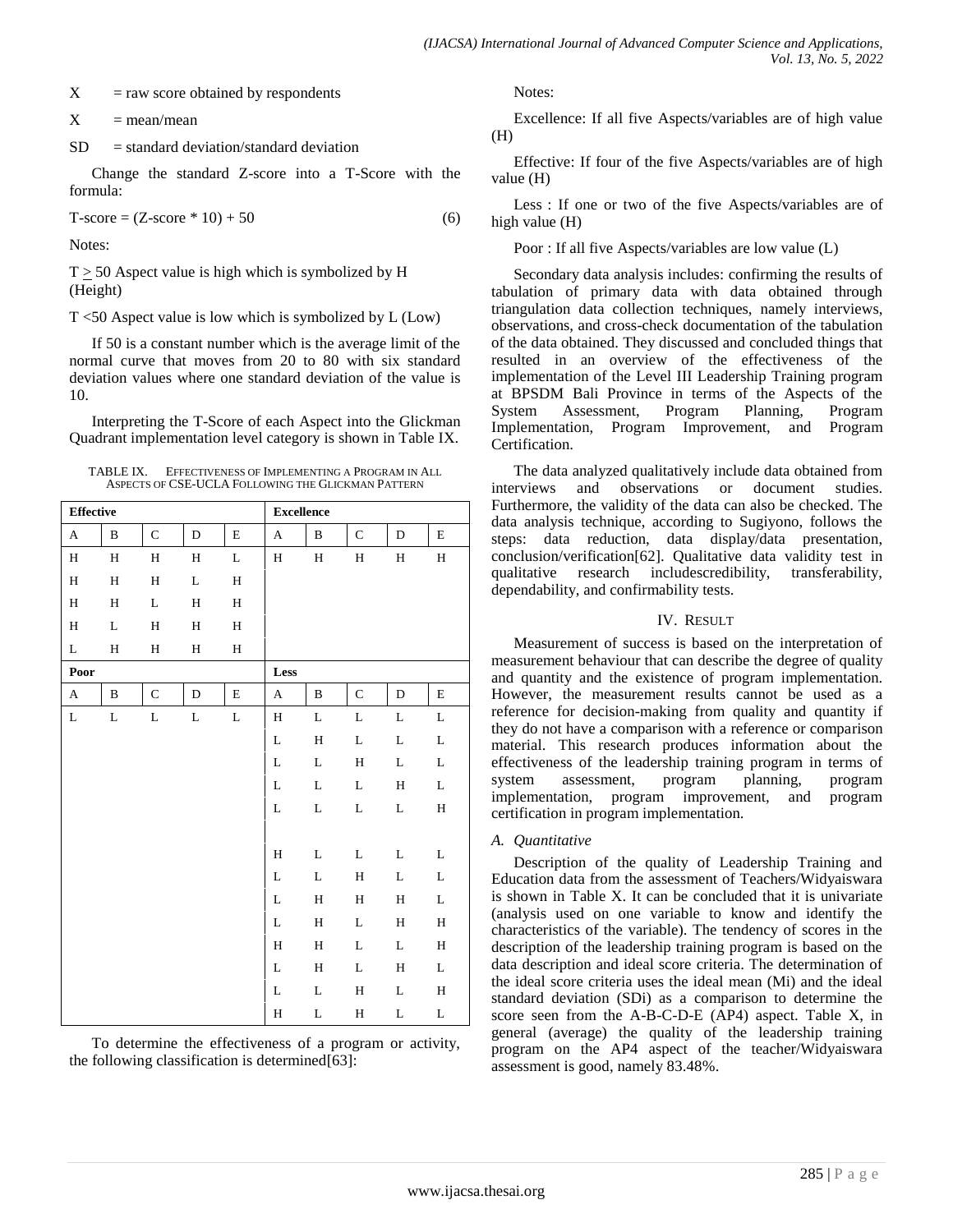| <b>The Calculation Results</b> |           | Aspect       |                |             |        |        | Implementation(AP4) |
|--------------------------------|-----------|--------------|----------------|-------------|--------|--------|---------------------|
|                                |           | A            | B              | $\mathbf C$ | D      | E      |                     |
|                                | $\sum X$  | 61.87        | 64.9           | 62.11       | 62.5   | 62.25  | 312.96              |
| 2                              | N         | 15           | 15             | 15          | 15     | 15     | 15                  |
| $\overline{3}$                 | M         | 4.12         | 4.32           | 4.14        | 4.16   | 4.15   |                     |
| $\overline{4}$                 | <b>SD</b> | 0.5          | 0.5            | 0.67        | 0.33   | 0.33   | $\blacksquare$      |
| 5                              | Mo        | 4.12         | 4.32           | 4.14        | 4.16   | 4.15   | 20.89               |
| 6                              | Mi        | 3.5          | 3.5            | 3           | 4      | 4      | 18                  |
| $7\phantom{.0}$                | Mo(%)     | 82.4         | 86.4           | 82.8        | 83.2   | 83     | 83.48               |
| 8                              | Max       | 5            | 5              | 5           | 5      | 5      |                     |
| 9                              | Min       | $\mathbf{2}$ | $\overline{2}$ |             | 3      | 3      |                     |
| 10                             | Category  | Good         | Excellence     | Excellence  | Enough | Enough |                     |

TABLE X. DESCRIPTION OF THE QUALITY SCORE OF LEADERSHIP TRAINING ON THE AP4 ASPECT OF THE TEACHER/WIDYAISWARA ASSESSMENT

Data analysis using the Glickman Formula about the quality of the leadership training program obtained in this study was transformed into a T-score. Based on the data described on the quality of implementing the leadership training program for teachers/widyaiswara in terms of the CSE – UCLA Evaluation Model, it is summarized in the following Table XI. The quality of the Leadership Training Program Implementation for Teachers/Widyaiswara is categorized as Effective.

Quality results of implementation of leadership training programs for teachers/widyaiswara in view from the CSE-UCLA evaluation model using the Glickman formula can be seen visually in Fig. 2.

Description of leadership training quality data from the assessment of training alumni participants can be seen in Table XII. In general (on average), the quality of the leadership training program on the AP4 aspect of the assessment of the training alumni participants is very good, namely 90.72%.<br> *A* E-Evaluation Based on CSE-UCLA Model Refers to the Glickman Pat

TABLE XI. SUMMARY OF QUALITY RESULTS THE IMPLEMENTATION OF LEADERSHIP TRAINING PROGRAMS FOR TEACHERS/WIDYAISWARA IN VIEW FROM THE CSE*-*UCLA EVALUATION MODEL

| Aspect |                                      | <b>Frequency</b> |     | <b>Information</b> |   |
|--------|--------------------------------------|------------------|-----|--------------------|---|
|        |                                      | High             | Low | <b>Results</b>     |   |
| 1      | A(System Assessment)                 | 5                | 10  | Low                | L |
| 2      | B (Program Planning)                 | 8                | 7   | High               | H |
| 3      | C(Program<br><i>Implementation</i> ) | 8                | 7   | High               | H |
| 4      | D(Program<br>Improvement)            | 8                | 7   | High               | H |
| 5      | E(Program<br>Certification)          | 9                | 6   | High               | H |

Notes: L:Low

H:High



Fig. 2. Visualization of Glickman Formula Calculations in Determining Quality Results of Implementation of Leadership Training Programs for Teachers/Widyaiswara in View from the CSE-UCLA Evaluation Model.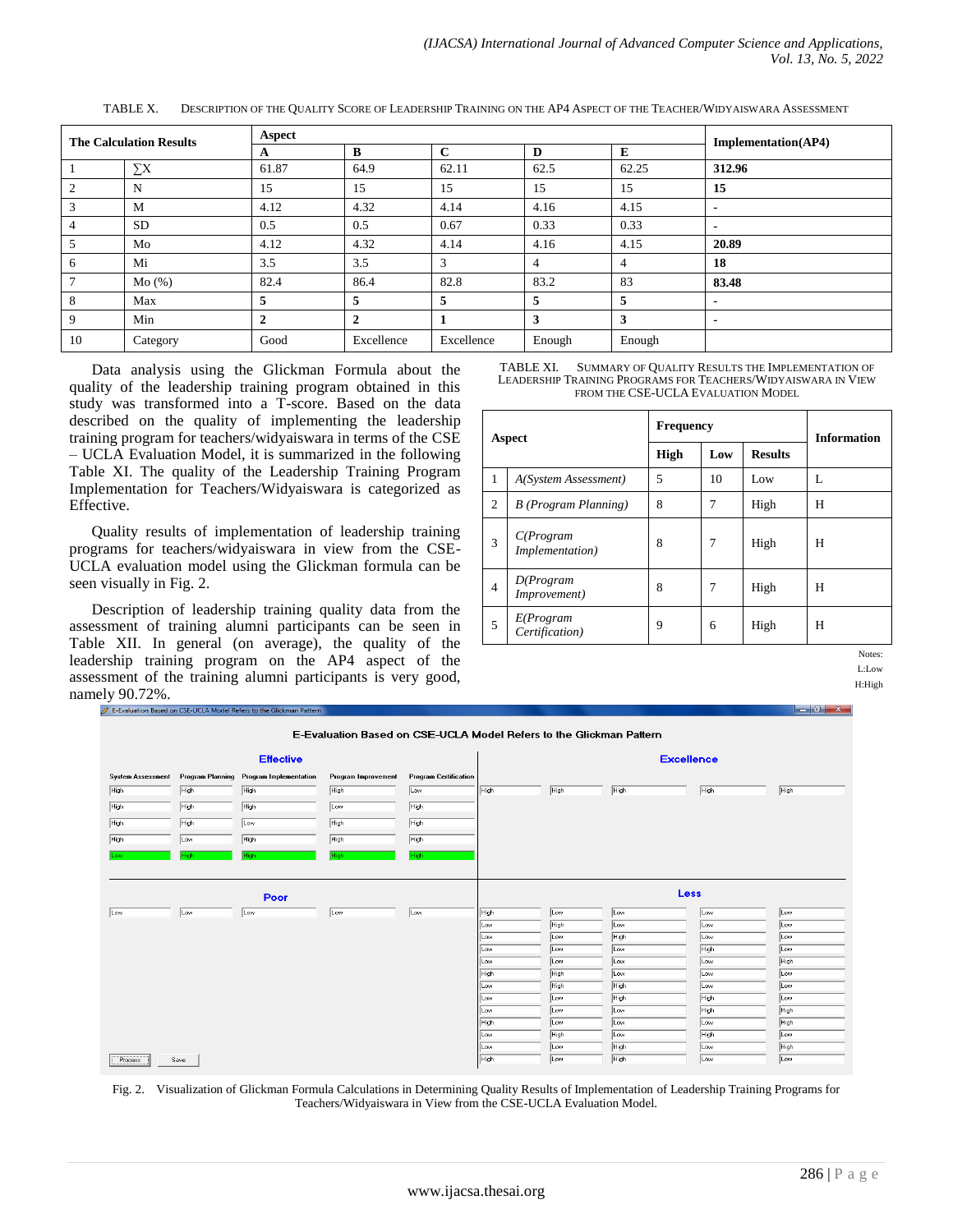| The<br><b>Calculatio</b><br>n Results |               | <b>Aspects</b> | <b>Implemen</b> |                |                |                |                 |
|---------------------------------------|---------------|----------------|-----------------|----------------|----------------|----------------|-----------------|
|                                       |               | A              | B               | C              | D              | E              | tation<br>(AP4) |
| $\mathbf{1}$                          | $\Sigma X$    | 229.4          | 224.13          | 221.76         | 229.8          | 228.4          | 1138.3          |
| $\overline{2}$                        | N             | 50             | 50              | 50             | 50             | 50             | 50              |
| 3                                     | M             | 4.59           | 4.48            | 4.44           | 4.6            | 4.57           | $\blacksquare$  |
| $\overline{4}$                        | <b>SD</b>     | 0.5            | 0.5             | 0.67           | 0.33           | 0.33           | $\blacksquare$  |
| 5                                     | Mo            | 4.59           | 4.48            | 4.44           | 4.6            | 4.57           | 4.57            |
| 6                                     | Mi            | 3.5            | 3.5             | 3              | 4              | $\overline{4}$ | 18              |
| $\overline{7}$                        | Mo<br>$(\% )$ | 91.8           | 89.6            | 88.8           | 92             | 91.4           | 90.72%          |
| 8                                     | Max           | 5              | 5               | 5              | 5              | 5              | $\blacksquare$  |
| 9                                     | Min           | $\overline{c}$ | $\overline{c}$  | 1              | 3              | 3              | $\blacksquare$  |
| 1<br>$\Omega$                         | Categ<br>ory  | Excell<br>ence | Excell<br>ence  | Excell<br>ence | Excell<br>ence | Excell<br>ence |                 |

TABLE XII. DESCRIPTION OF THE QUALITY SCORE OF THE IMPLEMENTATION OF THE LEADERSHIP TRAINING PROGRAM

Based on the Table XIII, the quality of the leadership training program implementation for alumni training participants is categorized as Effective.

TABLE XIII. SUMMARY OF QUALITY RESULTS OF LEADERSHIP TRAINING PROGRAM IMPLEMENTATION FOR ALUMNI TRAINING PARTICIPANTS VIEWED FROM THE CSE–UCLA EVALUATION MODEL

| Aspect         |                              | <b>Frequency</b>   |    | <b>Information</b> |                |
|----------------|------------------------------|--------------------|----|--------------------|----------------|
|                |                              | <b>High</b><br>Low |    |                    | <b>Results</b> |
| 1              | A(System<br>Assessment)      | 32                 | 18 | High               | H              |
| $\overline{2}$ | B (Program<br>Planning)      | 29                 | 21 | High               | H              |
| 3              | C(Program<br>Implementation) | 24                 | 26 | Low                | L              |
| $\overline{4}$ | D(Program<br>Improvement)    | 35                 | 15 | High               | H              |
| 5              | E(Program<br>Certification)  | 33                 | 17 | High               | H              |

Notes: L:Low H:High

# *B. Qualitative*

Description of Leadership Training quality data from the evaluation of the Committee, Teachers/Widyaiswara and alumni are presented in every aspect.

*1) Implementation effectiveness of leadership training program on the system assessment aspect*: I Nyoman Mariada said that the Human Resources Development Agency (BPSDM) of the Province of Bali as the center of excellence in developing the competence of SCA in the Province of Bali in supporting motto of Bali Government "Nangun Sat Kerthi Loka Bali" through a universally planned development pattern. The vision, mission and goals of BPSDM Bali support the creation of the sanctity and harmony of Bali's nature and its contents, to realize a prosperous and happy Balinese life with Trisakti Bung Karno principles (political sovereignty, economically dedicated, and culturally personal) through patterned development, comprehensive, planned, directed and integrated within the framework of the Unitary State of the Republic of Indonesia based on the values of Pancasila.

"The objective of *BPSDM* is to create professional and competent apparatus resources as stated in the strategic plan. The goal of this is to produce change leaders who are able to analyze and solve problems in their institutions in the form of innovations/change projects."

# *Interview with Widyaiswara, I Made Sedana Yoga*

―As a teacher, he is not directly involved in formulating and disseminating the vision, mission and objectives of the leadership training program implementation, but in general it is quite good. We strongly support this vision and mission and the programs it supports. So even though we are not directly involved in its formulation, we can see and judge, so far it has been a visionary."

# *Interview with Widyaiswara, Dewa Ketut Winanda*

Administratively, participants who wish to participate in leadership training at least have sat at the administrator level or supervisor level planned for promotion to administrator. They must also pass the selection and meet the portfolio and maximum age requirements. If this administrative selection passes, we can continue to participate and we will provide guidance according to the rules."

# *Interview with Widyaiswara, I Made Gede Partha Kesuma*

Administration standards are set as requirements and based on regulations from the center. The aim is to ensure that participants who take part in the training are individuals who have qualified and are able to become leaders for their respective institutions. Based on the results of interviews from several respondents from *widyaiswara* at *BPSDM* Bali, it can be seen that in organizing a program, an institution must have a clear vision, mission and goals.

*2) Implementation effectiveness of the leadership training program on the program planning aspect*: Widyaiswara's readiness to teach is one of the keys to the success of implementing Leadership Training level III at the Bali Province BPSDM, so that the institution strives to continue to improve the competence and readiness of widyaiswara to be able to control and bring education and training towards the vision, mission and goals of the institution. As an effort to improve the competence of widyaiswara, BPDM Bali Province must take an evaluation step to find out how the widyaiswara's ability when teaching.

―For the purposes of improving the competence of widyaiswara, we routinely carry out performance evaluations during teaching. The main source on which we base our evaluation is using a questionnaire from the training participants. From the questionnaire, we will do a mapping in each aspect. Because from the questionnaire the answers are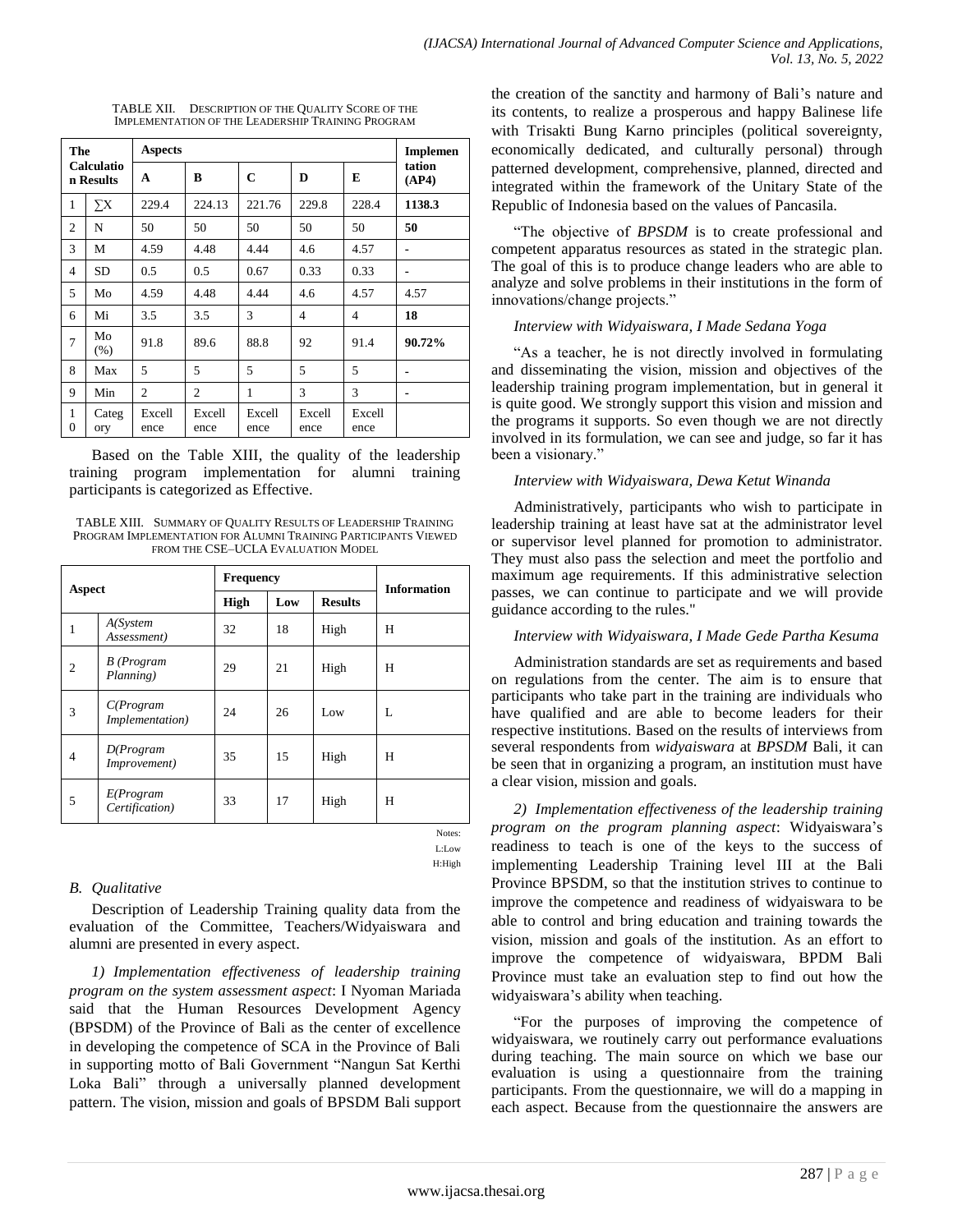usually mixed and subjective, we cannot immediately conclude from the results of the questionnaire, but also with other analyzes and considerations. Anyway, until later, we will generalize what needs to be evaluated."

*Interview with the Head of Sub Division of Core Technical Competency Development for Administration, Ni Ketut Suwardhyaksadewi*

Facilities and infrastructure for the implementation of Level III Leadership Training at the Bali Province BPSDM have been well prepared before the program runs. So far, the Bali Province BPSDM has succeeded in facilitating all the needs of the Leadership Training and ensuring that both widyaiswara and training participants receive proper and functioning teaching and learning facilities.

"We can make sure that the infrastructure here is adequate and complete for the continuity of the education and training. And this is proven by the Pim III Education and Training having the A accreditation predicate, where one of the assessments to get A Accreditation is the availability of training infrastructure according to standards. So we are also grateful with all these facilities, we have succeeded in maintaining the quality standards of the education and training, we are also sure that from here the vision, mission and goals of the institution can be realized."

*Interview with Head of Sub Division of Learning Resources Management and Cooperation, Ni Putu Massuli Adi*

*3) Implementation effectiveness of leadership training program on program implementation aspect*: The output of the implementation of leadership training is innovation in the form of change projects. The sustainability of the change (innovation) project for training participants is very important because there are still several milestones or goals in the change project that have not been achieved. This failure can usually be analyzed through the identification of the inhibiting factors.

―Actually, we already have innovation ideas for our institution. After participating in the training, we can also be strengthened about these innovations. However, conditions in the field sometimes hinder its realization, as in our opinion the most hindering is the hectic volume of work, even when on campus you still have to do office work, plus the number of staff is very minimal."

#### *Interview with Alumni of Training Participants, I Made Toya Arnawa*

After the implementation of the Leadership Training, participants received reinforcement to implement change (innovation) projects at their respective home institutions. However, conditions in the field often create obstacles that complicate the realization of innovation in institutions. This is also similar to what was conveyed by other alumni of the training participants.

―After the training, we are enthusiastic to innovate, as if we have a lot of innovations that we can apply in institutions. We also get good ideas from mentors and widyaiswara. It's great if they are implemented. But indeed when we meet the facts on the ground, there are some obstacles. What we feel the most here is the lack of support, especially the support from the community."

# *Interview with Alumni Training Participants, Ni Nyoman Sri Rahayu*

The change (innovation) project is carried out in the institution under the guidance of a mentor. Mentors are direct supervisors of participants who have competence in providing support, guidance and input to participants to carry out change projects. During the formulation and implementation of the change project, the training participants must coordinate regularly with their respective mentors so that the innovations carried out are on target according to the initial design.

―The presence of a mentor here is very important, because sometimes we like to improvise when we innovate. Trying outside of the previous plan, so if it is not coordinated with the mentor, it may not be right on target. So we do continue to coordinate, discuss the concepts and technicalities, if there are obstacles, what are the solutions. Coordination with our mentor is quite good but the problem is that he has retired from duty but his successor is also very supportive until we can continue the realization of my change project."

*Interview with Alumni Training Participants, Ni Nyoman Sri Rahayu*

*4) Implementation effectiveness of leadership training program on program improvement aspect*: *Widyaiswara* has been prepared by the institution to be able to teach the material in depth with a fun andragogy method. Mastery of the material from widyaiswara becomes one of the modalities of the successful implementation of Leadership Training. This widyaiswara readiness was also felt by other alumni of the training participants.

―There are some who have good quality both in terms of mastery of the material and the ability to distribute it to participants. Some may master the material, but for me it is not suitable in delivery so that it becomes less enthusiastic. But those whose names are teachers already understand that they have their own teaching styles. It may be suitable for me but not necessarily for others. But if you want to be objective in terms of mastery of the material, the widyaiswara at BPSDM have mastered it very well, so we can take a lot of knowledge."

# *Interview with Alumni of Training Participants, I Made Toya Arnawa*

The effectiveness of the implementation of the Level III Leadership Training program at BPSDM Bali Province in terms of the aspect of the program improvement can also be seen from the behavior of participants after returning to the work unit. Training can be said to be successful if it is able to provide positive changes to the training participants, both academically and non-academicly.

"It is undeniable that we have gained a lot of knowledge from this leadership training. We share this knowledge with our colleagues at the institution, so that the benefits are not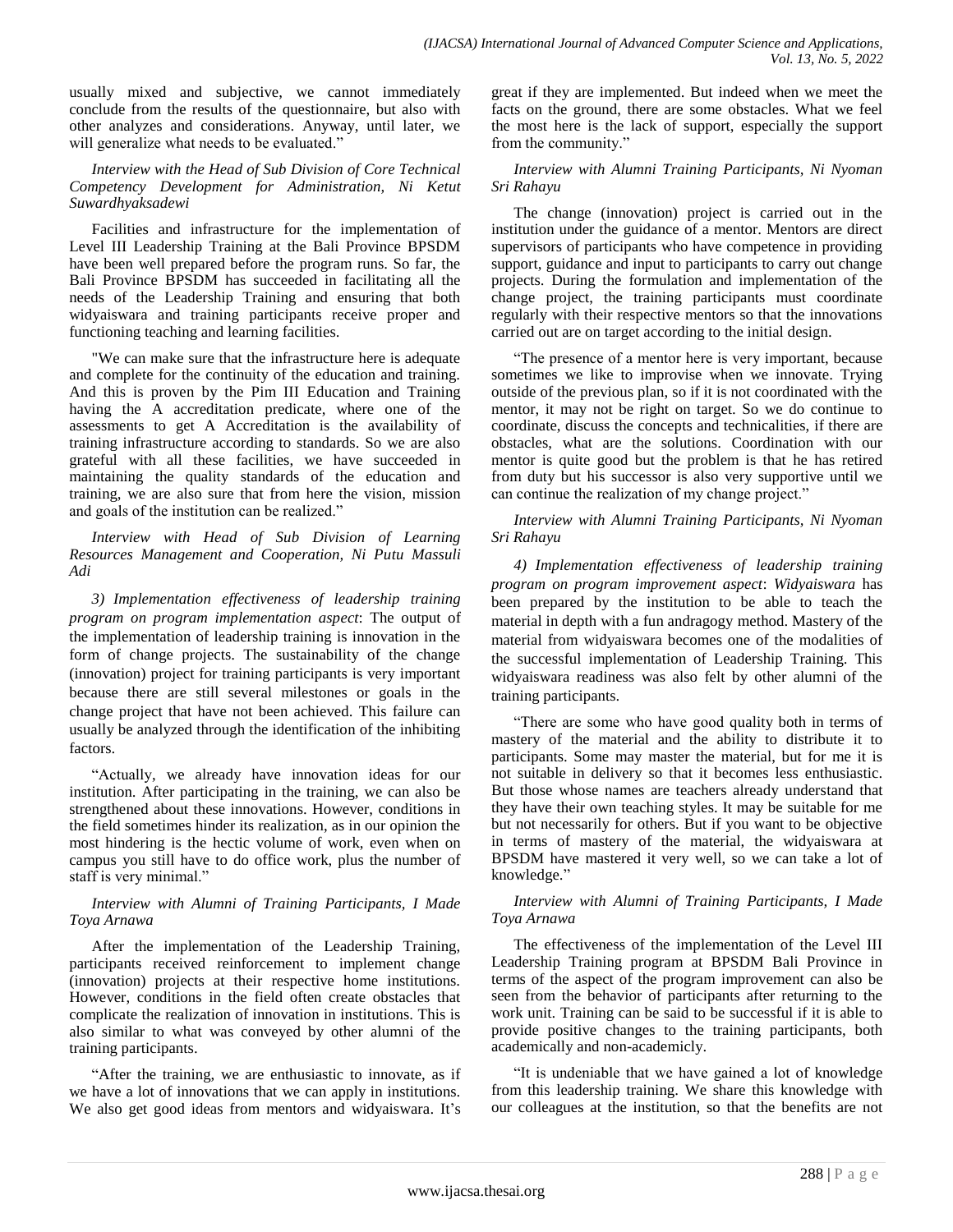only for us, but also for many people. On the other hand, what we get from the training we convey so that they understand and help carry out their duties responsibly. Because if we already know, then we can start and invite others. That's the principle."

# *Interview with Alumni Training Participants, Ni Wayan Vijayanthi Sari*

Training participants gain new knowledge and experience to form problem-solving skills. Experience is gained mainly through change projects that bring participants face to face with various impediments to the implementation of ideas that need to be resolved. This is in accordance with the objectives of the innovation program (change project), where prospective change leaders (leadership training participants) at various levels are required to be able to identify and solve technical and adaptive problems.

"Personally, I feel that after participating in the leadership training, we know better how to deal with and overcome the problems that exist in the institution. After completing the training, the ability to solve problems faced in the work unit is more structured. We have the knowledge to be more observant to see what is behind the problem. Previously, we only knew that there was a problem, but we didn't really know what caused the problem, so it couldn't be solved. With this training, we can better understand how to deal with it all."

#### *Interview with Alumni Training Participants, Ni Nyoman Sri Rahayu*

*5) Implementation effectiveness of leadership training program on program certification aspect*: The results of this data analysis are also supported by interviews with alumni of the training participants regarding the participants' adaptive leadership competencies and the impact of organizational innovation after participating in the Leadership Training program. The main goal of Leadership Training is to produce visionary, innovative and creative leaders. These competencies are part of the character of adaptive leaders (adaptive leadership). Adaptive leadership after attending Leadership Training can be seen from the aspect of innovation replication and the ability to encourage the growth of a culture of innovation in the employees/staff of the training participants.

"Innovation replication that can be applied in work units by training participants will definitely be implemented. We learn a lot from mentors, as well as from other friends. There we observe the ideas that arise, if there are any that fit or approach the needs of the organization/work unit. Because innovation must look at the problems that exist in the organizational unit, so we don't just formulate the innovation. There are many considerations, and mentors are always accompanied."

# *Interview with Alumni Training Participants, Ni Nyoman Sri Rahayu*

The increased performance of the Leadership Training participants is the result of an understanding of the main tasks and functions, as well as the inculcation of an attitude of integrity from students. Leadership Training in addition to providing knowledge and experience, also fosters the fundamental values of a leader who has great responsibility in moving the wheels of the organization.

"The most important impact after participating in this leadership training is actually an increase in performance. Because performance is measurable in nature, before and after participating in the training, it can definitely be assessed if it is a performance problem. Frankly, our performance has increased, but whether it is significant or not, it goes back to the acceptance of each participant. But generally it increases. Because of that, we focus on receiving knowledge, we are given skills, experience. It all goes to the end of the performance improvement. Alumni performance is further improved because they get new knowledge during training that can be applied in work units."

*Interview with Alumni Training Participants, Ni Nyoman Sri Rahayu*

# V. DISCUSSION

Based on data analyzed using system assessment aspects, program planning, program implementation, program improvement, and program certification, the implementation of the program from the teacher/widyaiswara assessment and alumni assessment is good. In the following, each aspect of AP4 is described and explained.

# *A. System Assessment*

Aspects of the system assessment in Table X (assessment of teachers/widyaiswara) obtained 82.4% in the good category and the mean value of 4.12 in the good category. The data in Table XI (alumni assessment) scores 91.8% in the very good category, and the mean is 4.59 in the very good category. The concept of leadership is generally interpreted as a critical aspect in determining the success of an organization because leadership plays an essential role in the management of employees. The organization helps to maximize their efficiency (producing the most output with the minor input) and effectiveness to achieve their organizational goals[64]. The quality of the education and training program implementation is viewed from the vision and mission of the organization. The quality supported The objectives of implementing the education and training, the legal basis, and support from the local government and stakeholders. The vision, mission, and objectives of the leadership training program are following the direction of the institution's ideals and qualitative data analysis. Guided by a clear vision and mission and measurable goals, leadership training can run in a structured and systematic way for good development[28]. The widyaiswara interview on aspects of the system assessment shows that the compatibility between the vision, mission, and program objectives is structured based on the sanctity and harmony of nature, which creates a prosperous life. The formation of the vision, mission, and objectives is expected to produce good quality leaders and training programs. Therefore, the suitability of the leadership training's vision, mission, and objectives with the interview results of the training shows success for the further development of the training.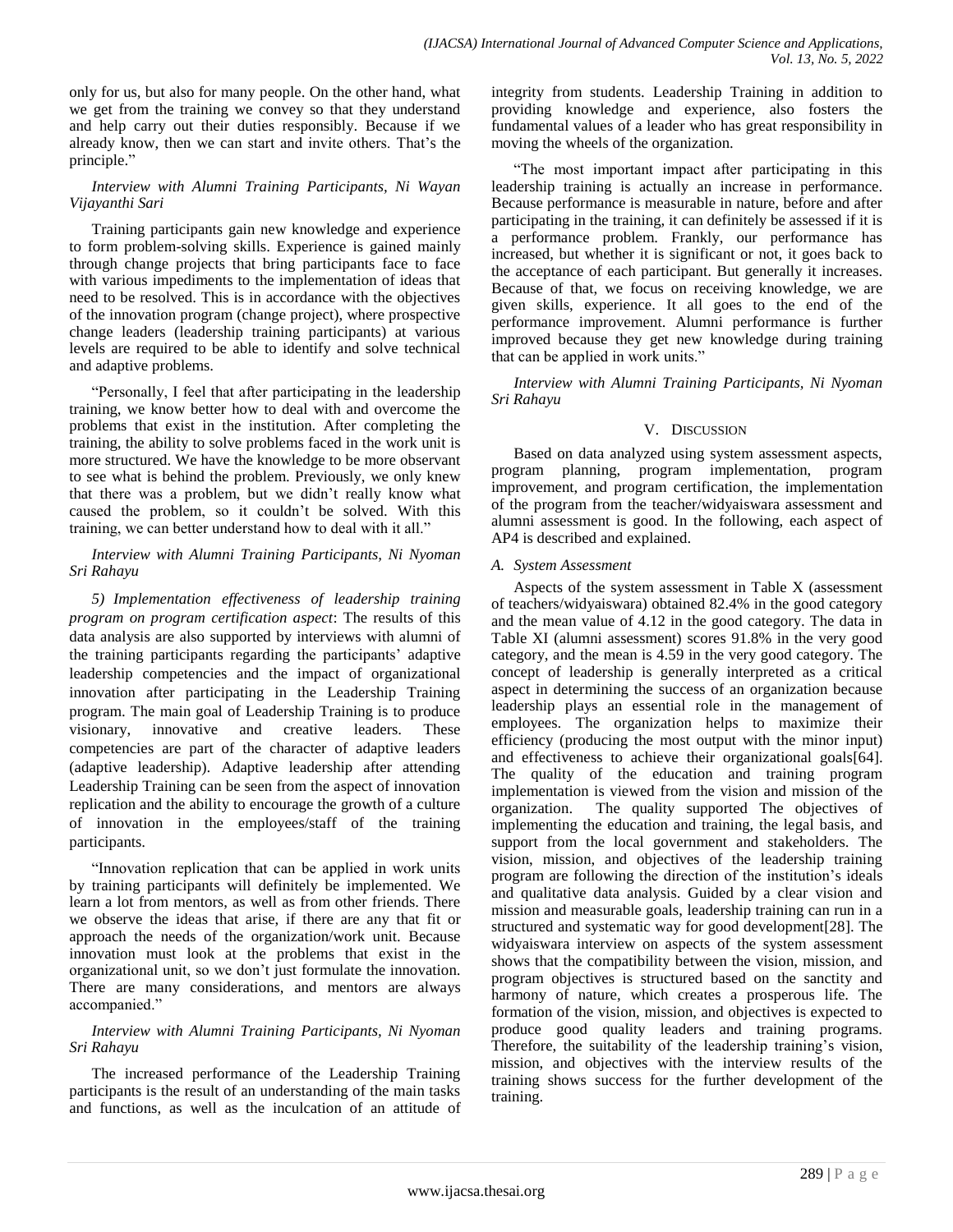# *B. Program Planning*

The aspect of program planning in Table X (assessment of teachers/widyaiswara) scores 86.4% in the very good category, and the mean is 4.32 in the very good category. For the data in Table XI (alumni assessment), the score is 89.6% in the very good category, and the mean is 4.48 in the very good category. Leadership training aims to develop apparatus resources regarding administrative skills, management (leadership), and leadership competencies[65]. The quality of the training program implementation is from the aspect of the planning program, the readiness/ability of the widyaiswara, the readiness/ability of the committee, the readiness of infrastructure, and budget readiness. The results of the qualitative data analysis show that the organizational structure of the Bali BPSDM has been structured and systematic. All teachers/widyaiswara have competence and quality in teaching. The facilities and infrastructure for implementing the Leadership Training of the Bali Province Human Resources Development Agency have been prepared well before the program runs. Level III Leadership Training and Education of the Bali Province Human Resources Development Agency also received an A accreditation rating, indicating that the implementation of the Level III Leadership Training Program, especially in the program planning component, has been running effectively[66]. The results of interviews with the head of the sub-sector on program planning indicate that forming an organizational structure in structured and systematic leadership training can help carry out organizational functions properly. Structured and systematic conditions make an enormous scope of work divided into small ones. The suitability of the institution's role with minor aspects will focus on performance. It can support the implementation of the vision, mission, and goals according to the aspect or field of expertise. This success and effectiveness make an excellent forum for implementing leadership training.

# *C. Program Implementation*

Aspects of program implementation in Table X (assessment of teachers/widyaiswara) scored 82.8% in the very good category, and the mean value was 4.14 in the good category. For the data in Table XI (alumni assessment), the score is 88.8% in the very good category, and the mean is 4.44 in the very good category. The education and training program's quality support implementing innovation and the factors driving and inhibiting alumni innovation[67]. Qualitative data regarding the project also support the results of this data analysis. Changes (innovations) that can be implemented after attending the training Sustainability of innovation/alumni change projects can be used as a benchmark for improving agencies' organizational units. The performance has succeeded in facilitating and guiding training participants to implement change projects at their respective home institutions. The realization of the change project encourages these new ideas to be realized[68]. The results of interviews with alumni of training participants on the program implementation aspect show that the implementation of sustainable innovation/projects is carried out in each institution because of the incompatibility of the education system, training implementation. This discrepancy is in implementing projects

that do not run optimally, such as doing office assignments during teaching activities on campus and coupled with minimal staff. The implementation of innovation development in each institution becomes an effective way. Implementing innovation development at each institution will not succeed optimally without guidance. In implementing this training, a mentor or mentor is presented from the participant's direct supervisor who has competence in providing support, guidance, and input in terms of innovation/project changes. The mentor system will support the effective implementation of the training following the expected goals.

# *D. Program Improvement*

The aspect of the program improvement in Table X (assessment of teachers/widyaiswara) obtained a score of 83.2% in the good category and a mean value of 4.16 in the good category. For the data in Table XI (alumni assessment), the score is 92% in the very good category, and the mean is 4.6 in the very good category. The quality of the training program implementation gets from participants' reactions to the abilities of teachers/widyaiswara and committees, participants' reactions to the readiness of infrastructure, and participant behavior after returning to the work unit. Qualitative data analysis also shows that training participants gain new knowledge, experience, and skills to transform into adaptive leaders. This training program can support sustainability in developing new technologies and innovations[69]. These results indicate that the Level III Leadership Training of the Bali Province Human Resources Development Agency regarding the program improvement components has been running effectively. Aspects of program improvement can identify the causes of problems and formulate solutions to be said to be effective[70]. The results of interviews with alumni of the training participants on the aspect of the program improvement. The interview indicates that the accuracy of the objectives of the training and the process of developing the participants' leadership competencies is not always successful because the system has been structured. The aim of the training will show its success in the competencies possessed by each participant who has different thoughts and abilities. The training and education executive committee has prepared the program very well. The established program is to develop a coordination system for each participant to build good knowledge related to administrative and technical processes and infrastructure. Therefore, through a coordination system such as asking questions related to the development of education and training between participants, it makes it easy for participants to develop leadership competencies.

# *E. Program Certification*

Aspects of the program certification in Table X (assessment of teachers/widyaiswara) obtained 83% with a fairly good category and a mean value of 4.15 in a good category. For the data in Table XI (alumni assessment), the score is 91.4% in the very good category, and the mean is 4.57 in the very good category. The quality of the implementation of the training program is viewed from the aspect of the adaptive leadership competency program certification and the impact of organizational innovation. The education and training evaluation results will be significant and influential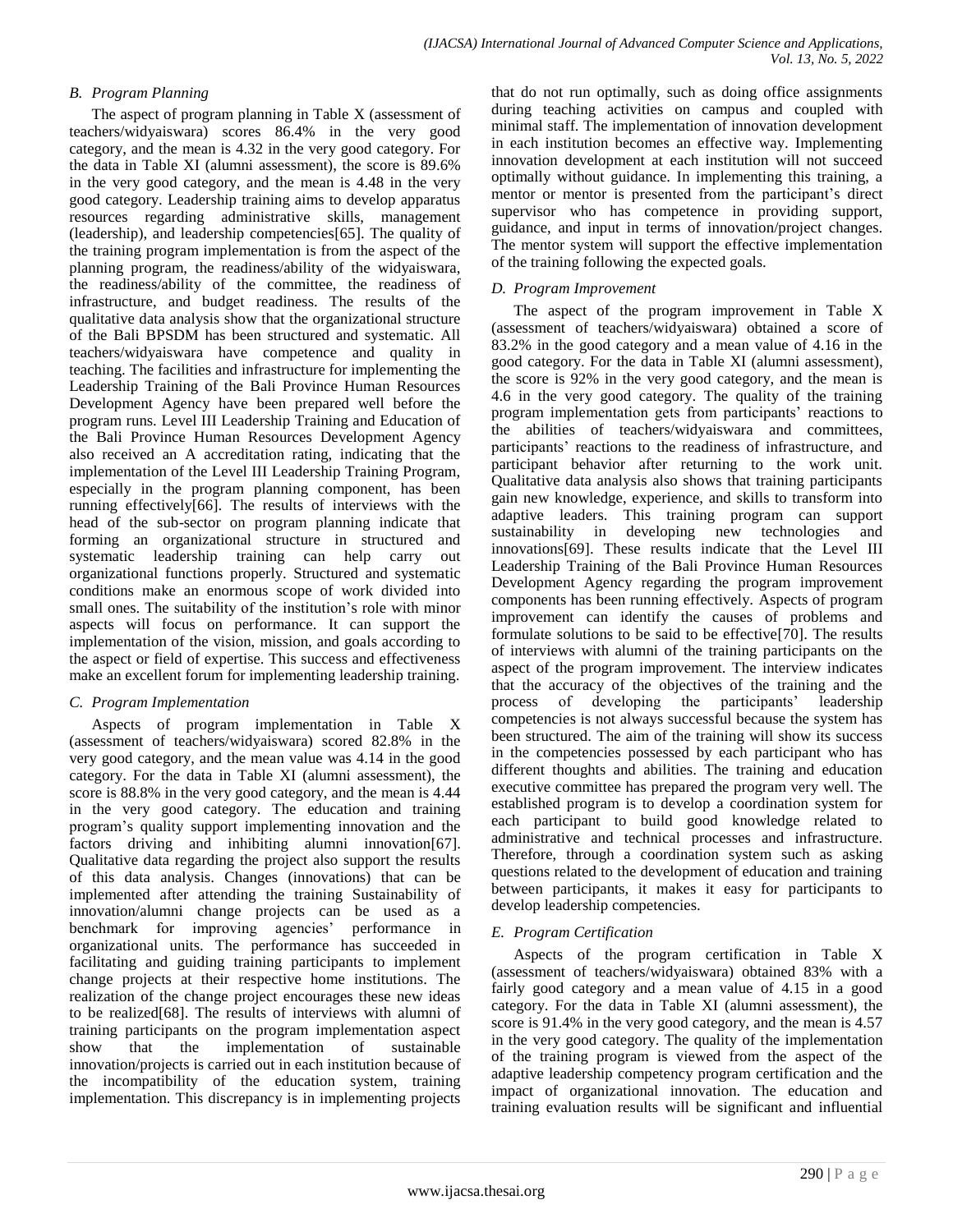feedback in improving the quality of education and training and maintaining the sustainability of the education and training organization. The product of a training process is in the form of outputs or alumni of training participants, while further product benefits are in the form of outcome, namely how the influence of training on motivation which in turn has an impact on the actual performance of a training participant in its implementation[71]. Qualitative data analysis also shows a positive change in the behavior of the participants and an increase in the performance of the training so that in terms of the program certification component, the Level III Leadership Training and Development Agency of the Bali Province Human Resources Development Agency has been running effectively. This program can direct the leadership system to experience the development of organizational innovation[72]. The results of interviews with alumni of training participants on aspects of program improvement show that the program certification makes training participants have leadership competencies and has a good impact on organizational innovation. This success is the primary goal of implementing training that follows the character part of an adaptive leader. It can be said that the training participants who have carried out the training in a gradual and structured manner can encourage the growth of a culture of innovation in the employees/staff of the training participants. The education and training program, in general, has succeeded in encouraging training participants to play a role in cultivating innovation in their respective work units.

The results of research on all aspects of the system assessment, program planning, program implementation, program improvement, and program certification show that the implementation of leadership training can support the formation of the character of professional and integrity bureaucrats. Thus, training alumni can internalize the fundamental values of state civil apparatus SCA and the growth of high public ethics and do not stop at building competencies as has been going on so far but can produce leaders and change agents. The novelty of this program is that the development of Management knowledge with the CORPU (Corporate University) approach is a strategy in developing SCA competencies. Managerial competencies, technical competencies, and socio-cultural competencies to realize SMART SCA 2024 and world-class bureaucracy 2025 through independent learning and learning through coaching and mentoring. The CSE-UCLA model used in this study is considered to evaluate leadership training education programs[73]. The CSE-UCLA evaluation model has advantages that other evaluation models do not have, namely the program implementation stage, which can introduce the existence of the program being evaluated and the sustainability of the impact of an educational program<sup>[74]</sup>. This program can encourage training participants to innovate and is expected to transmit culture to innovate in their work environment.

# VI. CONCLUSION

Based on the research findings and the results of data analysis, conclusions can be drawn about the effectiveness of the implementation of the leadership training program in terms of the components of the system assessment, program planning, program implementation, program improvement, and program certification. The components in the entire system reach a minimum of good categories according to the assessment of the widyaswara and training alumni participants. The system assessment is running effectively with the support of the organization's vision and mission, the objectives of the education and training implementation, the legal basis, the support of the local government and stakeholders. Program planning is running effectively with structured and systematic support for widyaswara competencies, facilities, and infrastructure for the implementation of leadership training well prepared before the program runs. Program implementation runs effectively with the support of leadership implementation in carrying out innovations and the driving factors for the sustainability of alumni innovation. The program improvement is running effectively with the result that the training participants gain a lot of new knowledge, experience, and skills to transform into adaptive leadership in developing innovations.

#### VII.RECOMMENDATION

This research can provide recommendations for human resource development agencies to be responsible for preparing widyaiswara and leadership training program committees to have academic qualifications, competencies, and certifications to participate in the training program. Acceleration needs to be done to include managers who have not received MOT (Management of Training) training so that the quality of training management can be improved and the knowledge and skills of managers can be better. The purpose of organizing leadership training is to provide knowledge, skills, and attitudes in apparatus leadership. The human resource development agency needs to improve the development of knowledge management and the learning process by all organization members in identifying, creating, and distributing knowledge. The education and training program can be an alternative to encourage improvement in the implementation of the integrity zone and efforts to accelerate towards a corruption-free area. The CSE-UCLA model in this study has the advantage of measuring various aspects of the effectiveness of achieving the goals of the Level III Leadership Training Program. CSE-UCLA is related to the success of the decision-making process, and stages of the activities carried out. Furthermore, the CSE-UCLA evaluation model has advantages that other evaluation models do not have, namely the Implementation program stage, which can introduce the existence of the program being evaluated and the sustainability of the impact of a Leadership Training Program.

#### VIII. LIMITATIONS

In the context of management training, this research aims to evaluate the implementation and achievement of the goals and objectives of the Level III Leadership Training program. This research is needed in order to improve the quality of the implementation of the Level III Leadership Training program at BPSDM Bali Province. Implementation of evaluation through a series of interrelated processes to collect, analyze and report data is the focus of this research. The scope of the research is limited to research on the results of the implementation of the Level III leadership training program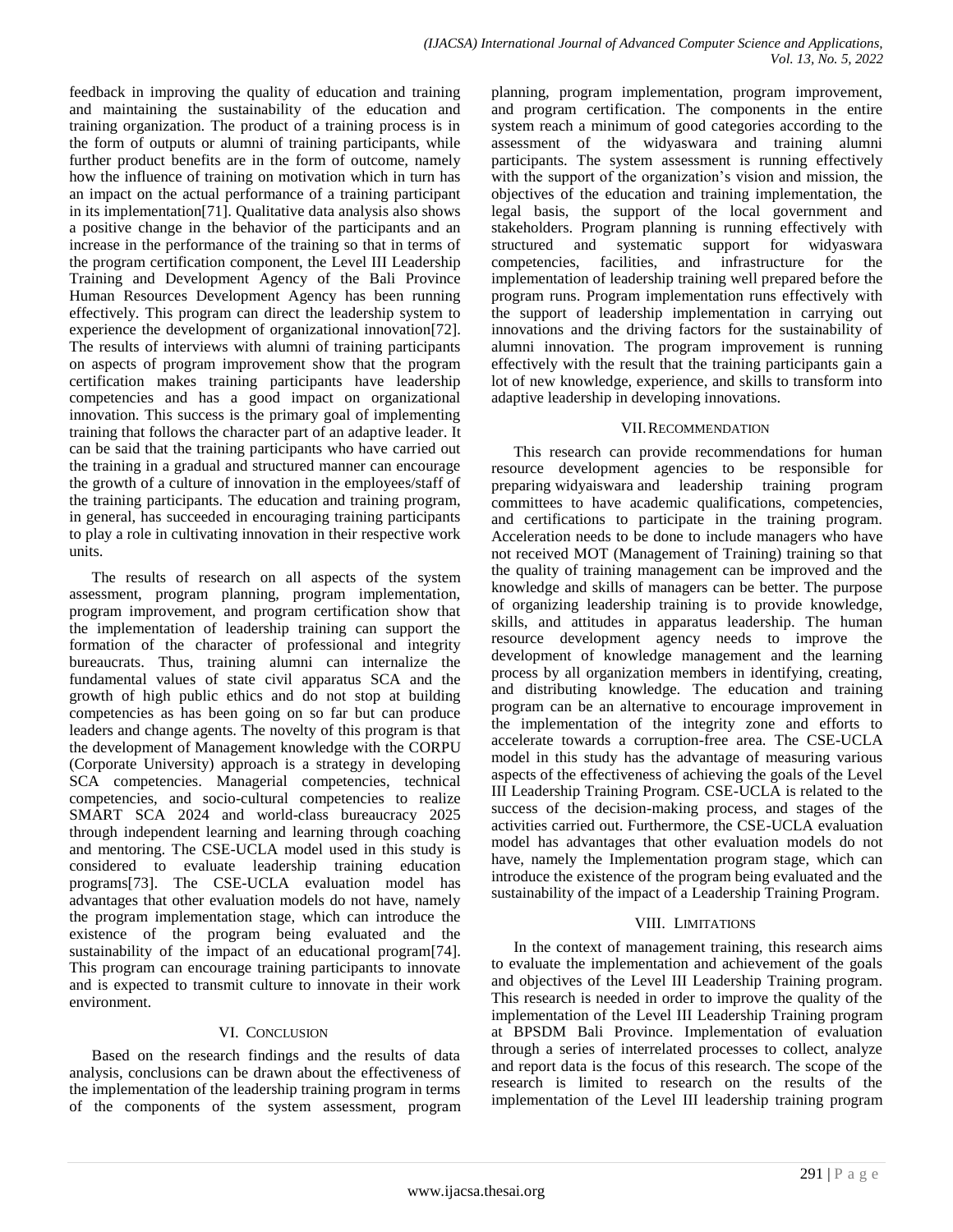with the sub-focus setting on five Aspects of the CSE-UCLA model at the Level III Leadership Training in 2019. The implementation of the CSE-UCLA Model in this training has limited program success, namely widyaiswara as a measure of success. The evaluator's task is more challenging, and he must be sensitive and have much dialogue. The evaluator became a living instrument before the evaluation criteria and tools were developed.

#### **REFERENCES**

- [1] M. Audenaert, A. Decramer, and B. George, "How to foster employee quality of life: The role of employee performance management and authentic leadership," Eval. Program Plann., vol. 85, no. 101909, Apr. 2021,doi:https://doi.org/10.1016/j.evalprogplan.2021.101909.
- [2] M. D. M. Alonso-Almeida and J. Llach, "Socially responsible companies: Are they the best workplace for millennials? A crossnational analysis," Corp. Soc. Responsib. Environ. Manag., vol. 26, no. 1, pp. 238–247, Feb. 2019, doi: https://doi.org/10.1002/csr.1675.
- [3] P. E. D. Love, L. Ika, H. Luo, Y. Zhou, B. Zhong, and W. Fang, ―Rework, failures, and unsafe behavior: Moving toward an error management mindset in construction," IEEE Trans. Eng. Manag., pp. 1-13, Mei 2020, doi: 10.1109/TEM.2020.2982463.
- [4] C. M. Barnes, E. Awtrey, L. Lucianetti, and G. Spreitzer, "Leader sleep devaluation, employee sleep, and unethical behavior," Sleep Health, vol. 6, no. 3, pp. 411-417.e5, Jun. 2020, doi: https://doi.org/10.1016/j.sleh.2019.12.001.
- [5] B. Harb, B. Hachem, and H. Hamdan, "Public servants' perception of leadership style and its impact on organizational commitment," Probl. Perspect. Manag., vol. 18, no. 4, pp. 319–333, Dec. 2020, doi: 10.21511/ppm.18(4).2020.26.
- F. Donkor, W. A. Appienti, and E. Achiaah, "The impact of transformational leadership style on employee turnover intention in state-owned enterprises in Ghana. The mediating role of organisational commitment," Public Organiz Rev 22, pp. 1-17, Feb. 2021, doi: https://doi.org/10.1007/s11115-021-00509-5.
- [7] R. Skiba, "Water industry cyber security human resources and training needs," Int. J. Eng. Manag., vol. 4, no. 1, p. 11, 2020, doi: 10.11648/j.ijem.20200401.12.
- [8] M. Napal Fraile, A. Peñalva-Vélez, and A. Mendióroz Lacambra, ―Development of Digital Competence in Secondary Education Teachers' Training,‖ Educ. Sci., vol. 8, no. 3, p. 104, Jul. 2018, doi: 10.3390/educsci8030104.
- [9] M. I. Fadillah, "Competency development of trainers through professional partnership: an action research study for professional development," MADIKA Media Inf. Dan Komun. Diklat Kepustakawanan, vol. 5, no. 2, p. 7, 2020, [Online]. Available: https://ejournal.perpusnas.go.id/md/article/view/696
- [10] F.-Y. Lai, H.-C. Tang, S.-C. Lu, Y.-C. Lee, and C.-C. Lin, ―Transformational Leadership and Job Performance: The Mediating Role of Work Engagement," SAGE Open, vol. 10, no. 1, p. 215824401989908, Jan. 2020, doi: 10.1177/2158244019899085.
- [11] Stepanova, G. A., Tashcheva, A. I., Stepanova, O. P., Menshikov, P. V., Kassymova, G. K., Arpentieva, M. R., & Tokar, O. V, "The problem of management and implementation of innovative models of network interaction in inclusive education of persons with disabilities,"International journal of education and information technologies. vol. 12, pp. 156-162, 2018, ISSN, 2074-1316.
- [12] S. Marr, K. McKibbon, A. Patel, J. M. Wilson, and L. M. Hillier, "The geriatric certificate program: collaborative partnerships for building capacity for a competent workforce," Gerontol. Geriatr. Educ., vol. 42, no. 1, pp. 13–23, 2021, doi: https://doi.org/10.1080/02701960.2019.1572004.
- [13] J. I. Sentosa, "[The effectiveness of the implementation of the innovation program for level III leadership education and training participants in the human resource development agency of South Sumatra Province] Efektivitas implementasi program inovasi peserta pendidikan dan pelatihan kepemimpinan tingkat III di badan pengembangan sumber daya manusia Provinsi Sumatera Selatan," J. Sumber Daya Apar., vol. 1, no. 2, p. 11, Nov. 2019, [Online]. Available:

https://elibrary.diklatsumsel.id/uploads/041220201730\_170-245-1- PB.pdf

- [14] R. Vaquero-Cristóbal et al., "Influence of an educational innovation program and digitally supported tasks on psychological aspects, motivational climate, and academic performance," Educ. Sci., vol. 11, no. 12, p. 821, Dec. 2021, doi: 10.3390/educsci11120821.
- [15] D. G. H. Divayana, A. Adiarta, and I. G. Sudirtha, "Instruments development of Tri Kaya Parisudha-based countenance model in evaluating the Blended Learning," Int. J. Eng. Pedagogy IJEP, vol. 9, no. 5, p. 55, Nov. 2019, doi: 10.3991/ijep.v9i5.11055.
- [16] S. J. Miah, M. Miah, and J. Shen, "Editorial note: Learning management systems and big data technologies for higher education," Educ. Inf. Technol., vol. 25, no. 2, pp. 725–730, Mar. 2020, doi: 10.1007/s10639- 020-10129-z.
- [17] B. Gross et al., "Crew resource management training in healthcare: a systematic review of intervention design, training conditions and evaluation," BMJ Open, vol. 9, no. 2, p. e025247, Feb. 2019, doi: 10.1136/bmjopen-2018-025247.
- [18] N. Coers, "Cultivating visionary leaders to transform our world," J. Leadersh. Educ., vol. 17, no. 1, pp. 1–6, Jan. 2018, doi: 10.12806/V17/I1/C1.
- [19] J. Mascareño, E. Rietzschel, and B. Wisse, "Envisioning innovation: Does visionary leadership engender team innovative performance through goal alignment?," Creat. Innov. Manag., vol. 29, no. 1, pp. 33-48, Mar. 2020, doi: https://doi.org/10.1111/caim.12341.
- [20] T. Samuel, R. Azen, and N. Campbell-Kyureghyan, "Evaluation of learning outcomes through multiple choice pre- and post-training assessments," J. Educ. Learn., vol. 8, no. 3, p. 122, May 2019, doi: 10.5539/jel.v8n3p122.
- [21] H. M. Stallman, "Online needs-based and strengths-focused suicide prevention training: Evaluation of Care•Collaborate• Connect," Aust. Psychol., vol. 55, no. 3, pp. 220–229, 2020, doi: https://doi.org/10.1111/ap.12419.
- [22] S. M. Loscalzo, T. Seimears, N. D. Spector, T. C. Sectish, and T. J. Sandora, "Leadership training in pediatric residency programs: Identifying content, characterizing practice, and planning for the future,' Acad. Pediatr., vol. 21, no. 5, pp. 772–776, 2021, doi: https://doi.org/10.1016/j.acap.2021.03.016.
- [23] D. G. H. Divayana, A. Adiarta, and I. B. G. S. Abadi, "Development of cse-ucla evaluation model modified by using weighted product in order to optimize digital library services in higher education of computer in Bali," J. Pendidik. Vokasi, vol. 7, no. 3, p. 16, 2017, [Online].Available:https://journal.uny.ac.id/index.php/jpv/article/view/1 3370/10272
- [24] R. Plummer, J. Blythe, G. G. Gurney, S. Witkowski, and D. Armitage, "Transdisciplinary partnerships for sustainability: an evaluation guide," Sustain. Sci., Jan. 2022, doi: 10.1007/s11625-021-01074-y.
- [25] S. K. Pathy, "Training needs analysis for non-gazetted police personnel: An empirical study of commissionerate police in Odisha," Int. J. Bus. Econ. Manag., vol. 2, no. 1, p. 13, 2019, doi: https://doi.org/10.31295/ijbem.v2n1.63.
- [26] İ. Aydin, B. Toptaş, A. Kaysili, G. Tanriverdi, N. Güngören, and Ş. Topçu, "Professional development needs analysis of school administrators and teachers in Turkey," Kastamonu Eğitim Derg., vol. 29, no. 2, pp. 428–441, Apr. 2021, doi: 10.24106/kefdergi.821505.
- [27] A. Gaureanu, A. C. Bejinariu, C. Feniser, and G. A. Paraschiva, "The analysis of vocational training needs. the case of romanian industrial enterprises," p. 8, 2018, [Online]. Available: http://www.toknowpress.net/ISBN/978-961-6914-23-9/papers/ML2018- 115.pdf
- [28] C. Boon, D. N. Den Hartog, and D. P. Lepak, "A systematic review of human resource management systems and their measurement," J. Manag., vol. 45, no. 6, pp. 2498–2537, Jul. 2019, doi: 10.1177/0149206318818718.
- [29] G. Makransky, S. Borre-Gude, and R. E. Mayer, "Motivational and cognitive benefits of training in immersive virtual reality based on multiple assessments," J. Comput. Assist. Learn., vol. 35, no. 6, pp. 691–707, Dec. 2019, doi: https://doi.org/10.1111/jcal.12375.
- [30] C. Sims, A. Carter, and A. M. De Peralta, "Do servant, transformational,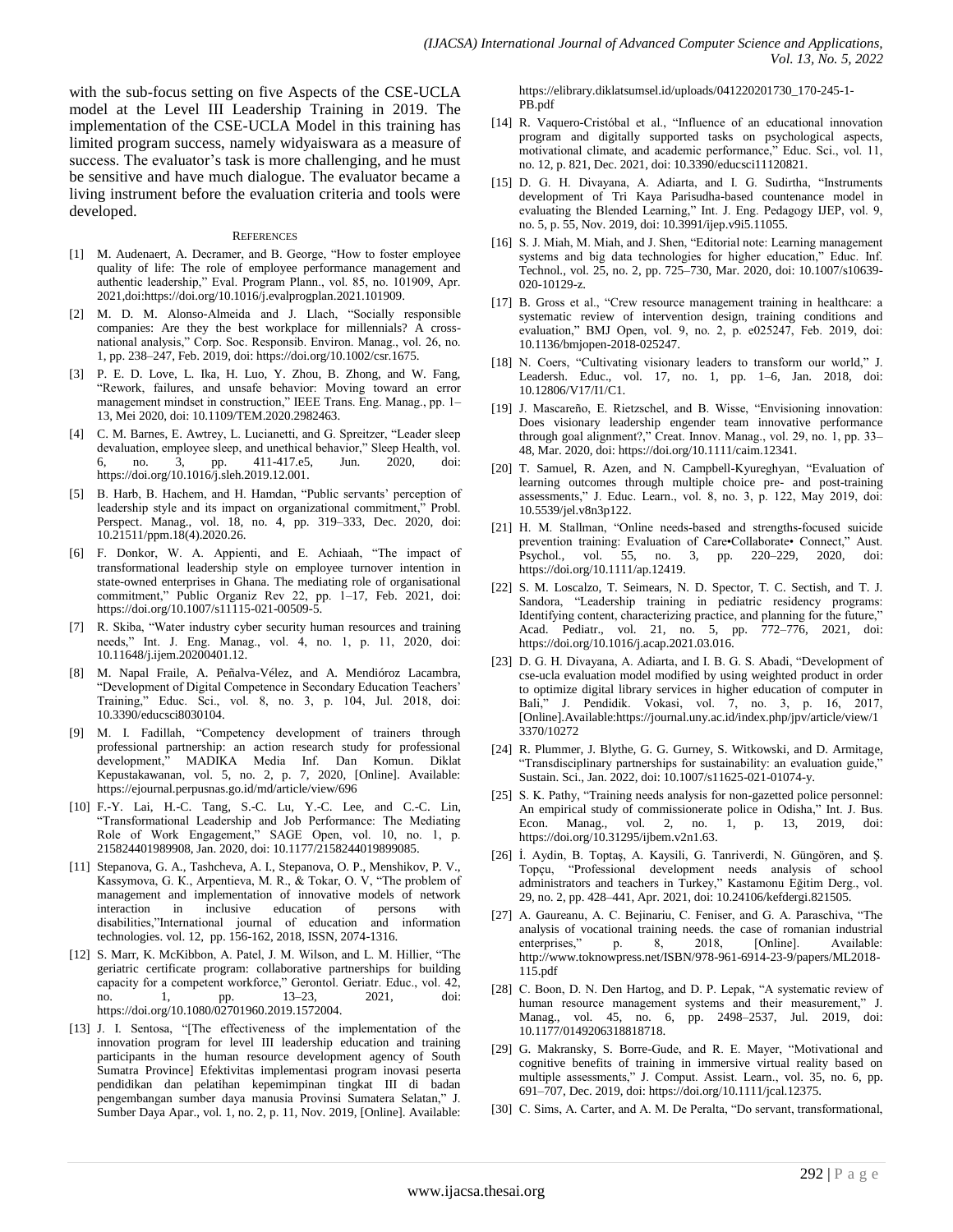transactional, and passive avoidant leadership styles influence mentoring competencies for faculty? A study of a gender equity leadership development program," Hum. Resour. Dev. Q., vol. 32, no. 1, pp. 55– 75, Spring 2021, doi: https://doi.org/10.1002/hrdq.21408.

- [31] N. V. Zolotykh, A. V. Chernyaeva, and T. U. Shevchenko, "Network support for personnel training: evaluation component," IOP Conf. Ser. Mater. Sci. Eng., vol. 483, p. 012018, Mar. 2019, doi: 10.1088/1757- 899X/483/1/012018.
- [32] D. B. Munari, A. L. G. Nogueira, E. T. Sousa, L. C. M. Ribeiro, and R. Sherman, "Sucessão de lideranças: uma reflexão necessária para o futuro da enfermagem," Rev. Eletrônica Enferm., vol. 21, Dec. 2019, doi: 10.5216/ree.v21.54787.
- [33] E. Tingle, A. Corrales, and M. L. Peters, "Leadership development programs: investing in school principals," Educ. Stud., vol. 45, no. 1, 2019, doi: https://doi.org/10.1080/03055698.2017.1382332.
- [34] A. F. Alheet, A. A. Adwan, A. Y. Areiqat, Ahmad. M. A. Zamil, and M. A. Saleh, "The effect of leadership styles on employees' innovative work behavior," Manag. Sci. Lett., vol. 11, no. 1, pp. 239-246, 2021, doi: 10.5267/j.msl.2020.8.010.
- [35] S. Tafvelin, H. Hasson, S. Holmström, and U. von Thiele Schwarz, "Are formal leaders the only ones benefitting from leadership training? A shared leadership perspective," J. Leadersh. Organ. Stud., vol. 26, no. 1, pp. 32–43, Feb. 2019, doi: 10.1177/1548051818774552.
- [36] M. W. True, I. Folaron, J. A. Colburn, J. L. Wardian, J. S. Hawley-Molloy, and J. D. Hartzell, "Leadership training in graduate medical education: Time for a requirement?," Mil. Med., p. usz140, Jun. 2019, doi: 10.1093/milmed/usz140.
- [37] S. Holt, A. Hall, and A. Gilley, "Essential components of leadership development programs," J. Manag. Issues, vol. 30, no. 2, pp. 214-229 (16 pages), Summer 2018, [Online]. Available: https://www.jstor.org/stable/45176579
- [38] M. E. Ward et al., "Using co-design to develop a collective leadership intervention for healthcare teams to improve safety culture," Int. J. Environ. Res. Public. Health, vol. 15, no. 6, p. 1182, Jun. 2018, doi: 10.3390/ijerph15061182.
- [39] T.-Y. Chen, "Medical leadership: An important and required competency for medical students," Tzu Chi Med. J., vol. 30, no. 2, p. 66, 2018, doi: 10.4103/tcmj.tcmj\_26\_18.
- [40] A. Z. T. Arifani, A. Y. Susanti, and M. R. Mahaputra, "Litereture review factors affecting employee performance : competence, compensation and leadership," Dinasti Int. J. Econ. Finance Account., vol. 1, no. 3, pp. 538–549, Aug. 2020, doi: 10.38035/dijefa.v1i3.491.
- [41] A. Till, J. McKimm, and T. Swanwick, "The importance of leadership development in medical curricula: A UK perspective (Stars are aligning)," J. Healthc. Leadersh., vol. Volume 12, pp. 19-25, Mar. 2020, doi: 10.2147/JHL.S210326.
- [42] S. Tafvelin and A. Stenling, "A self-determination theory perspective on transfer of leadership training: The role of leader motivation," Leadersh. Organ. Stud., vol. 28, no. 1, pp. 60–75, Feb. 2021, doi: 10.1177/1548051820962504.
- [43] D. Rosch, "Examining the (Lack of) effects associated with leadership training participation in higher education," J. Leadersh. Educ., vol. 17, no. 4, pp. 169–184, Oct. 2018, doi: 10.12806/V17/I4/R10.
- [44] M. G. Goldsby, E. A. Goldsby, C. B. Neck, C. P. Neck, and R. Mathews, "Self-leadership: A four decade review of the literature and trainings," Adm. Sci., vol. 11, no. 1, p. 25, Mar. 2021, doi: 10.3390/admsci11010025.
- [45] J. B. Cassel, B. Bowman, M. Rogers, L. H. Spragens, D. E. Meier, and The Palliative Care Leadership Centers, "Palliative care leadership centers are key to the diffusion of palliative care innovation," Health Aff. (Millwood), vol. 37, no. 2, pp. 231–239, Feb. 2018, doi: 10.1377/hlthaff.2017.1122.
- [46] N. Thomas, "A review of the John Maxwell certification program," vol. 12, no. 1, p. 7, 2018, [Online]. Available: https://digitalcommons.andrews.edu/cgi/viewcontent.cgi?article=1413& context=jacl
- [47] A. A. Foster et al., "Strengthening and institutionalizing the leadership and management role of frontline nurses to advance Universal Health Coverage in Zambia," Glob. Health Sci. Pract., vol. 6, no. 4, pp. 736–

746, Dec. 2018, doi: 10.9745/GHSP-D-18-00067.

- [48] L. R. G. Lachter and J. P. Ruland, "Enhancing leadership and relationships by implementing a peer mentoring program," Aust. Occup. Ther. J., vol. 65, no. 4, pp. 276–284, Aug. 2018, doi: https://doi.org/10.1111/1440-1630.12471.
- [49] N. Ashraf, O. Bandiera, E. Davenport, and S. S. Lee, "Losing prosociality in the quest for talent? sorting, selection, and productivity in the delivery of public services," Am. Econ. Rev., vol. 110, no. 5, pp. 1355–1394, May 2020, doi: 10.1257/aer.20180326.
- [50] G. Wise, C. Dickinson, T. Katan, and M. C. Gallegos, "Inclusive higher education governance: managing stakeholders, strategy, structure and function,‖ Stud. High. Educ., vol. 45, no. 2, 2020, doi: https://doi.org/10.1080/03075079.2018.1525698.
- [51] K. Sendawula, S. Nakyejwe Kimuli, J. Bananuka, and G. Najjemba Muganga, "Training, employee engagement and employee performance: Evidence from Uganda's health sector," Cogent Bus. Manag., vol. 5, no. 1, p. 1470891, Jan. 2018, doi: 10.1080/23311975.2018.1470891.
- [52] I. D. Raji et al., "Closing the ai accountability gap: Defining an end-toend framework for internal algorithmic auditing," p. 12, 2020.
- [53] M. N. Dudin and Y. S. Shishalova, "Development of effective education and training system in the context of the transition to international accreditation," Eur. J. Contemp. Educ., vol. 8, no. 1, Mar. 2019, doi: 10.13187/ejced.2019.1.118.
- [54] D. Kragt and H. Guenter, "Why and when leadership training predicts effectiveness," Leadersh. Organ. Dev. J., vol. 39, no. 3, pp. 406-418, Jan. 2018, doi: 10.1108/LODJ-11-2016-0298.
- [55] L. Naibaho, "Online learning evaluation during Covid-19 using CSE-UCLA evaluation model at English education department Universitas Kristen Indonesia," Bp. Int. Res. Crit. Inst. BIRCI-J. Humanit. Soc. Sci., vol. 4, no. 2, pp. 1987–1997, Apr. 2021, doi: 10.33258/birci.v4i2.1887.
- [56] T. Karalis, "Planning and evaluation during educational disruption: lessons learned from Covid-19 pandemic for treatment of emergencies in education," May 2020, doi: 10.5281/ZENODO.3789022.
- [57] D. Cullinan, E. A. Barnett, A. Ratledge, R. Welbeck, C. Belfield, and A. Lopez-Salazar, "Toward better college course placement: A guide to launching a multiple measures assessment system," Community Coll. Res. Cent. Teach. Coll. Columbia Univ. MRDC, Sep. 2018, doi: https://doi.org/10.7916/D8892PK8.
- [58] W. Zhan, "WEAVEonline: An assessment and planning management system for improving student learning," in 2017 Gulf Southwest Annual Regional Conference Proceedings, Richardson, TX, Mar. 2020, p. 33811. doi: 10.18260/1-2-1153-33811.
- [59] K. Phung and E. Ogunshile, "An algorithm for implementing a minimal stream X-Machine model to test the correctness of a system," Int. Conf. Softw. Eng. Res. Innov. CONISOFT, 2020, doi: 10.1109/CONISOFT50191.2020.00023.
- [60] S. Weiner et al., "Evaluation of a patient-collected audio audit and feedback quality improvement program on clinician attention to patient life context and health care costs in the veterans affairs health care system," JAMA Netw. Open, vol. 3, no. 7, p. e209644, Jul. 2020, doi: 10.1001/jamanetworkopen.2020.9644.
- [61] M. Orlowski, "External wine education and certification for restaurant service staff: a mixed-methods evaluation of training effectiveness," Int. Hosp. Rev., Jul. 2021, doi: 10.1108/IHR-03-2021-0023.
- [62] Sugiyono, Statistik untuk penelitian. Bandung: Alfabeta, 2017.
- [63] M. Tegeh and N. Jampel, Metode penelitian pengembangan. Singaraja: Univeritas Pendidikan Ganesha, 2017.
- [64] A. J. Kaluza, F. Weber, R. van Dick, and N. M. Junker, "When and how health-oriented leadership relates to employee well-being—The role of expectations, self-care, and LMX," J. Appl. Soc. Psychol. Publ., vol. 51, pp. 404–424, 2021, doi: DOI: 10.1111/jasp.12744.
- [65] C. M. Simamora, "Evaluasi pasca diklat kepemimpinan tingkat III tahun 2018 pusdiklat perdagangan Kementerian Perdagangan," Cendekia Niaga, vol. 3, no. 1, pp. 60–70, Oct. 2019, doi: 10.52391/jcn.v3i1.462.
- [66] N. Bawk and S. Preudhikulpradab, "A roadmap for future developemnt of leadership competencies of abc non-profit organization, Thailand and Myanmar," ABAC ODI J. Vis. Action Outcome, vol. 8, no. 2, p. 18, 2021, [Online]. Available: